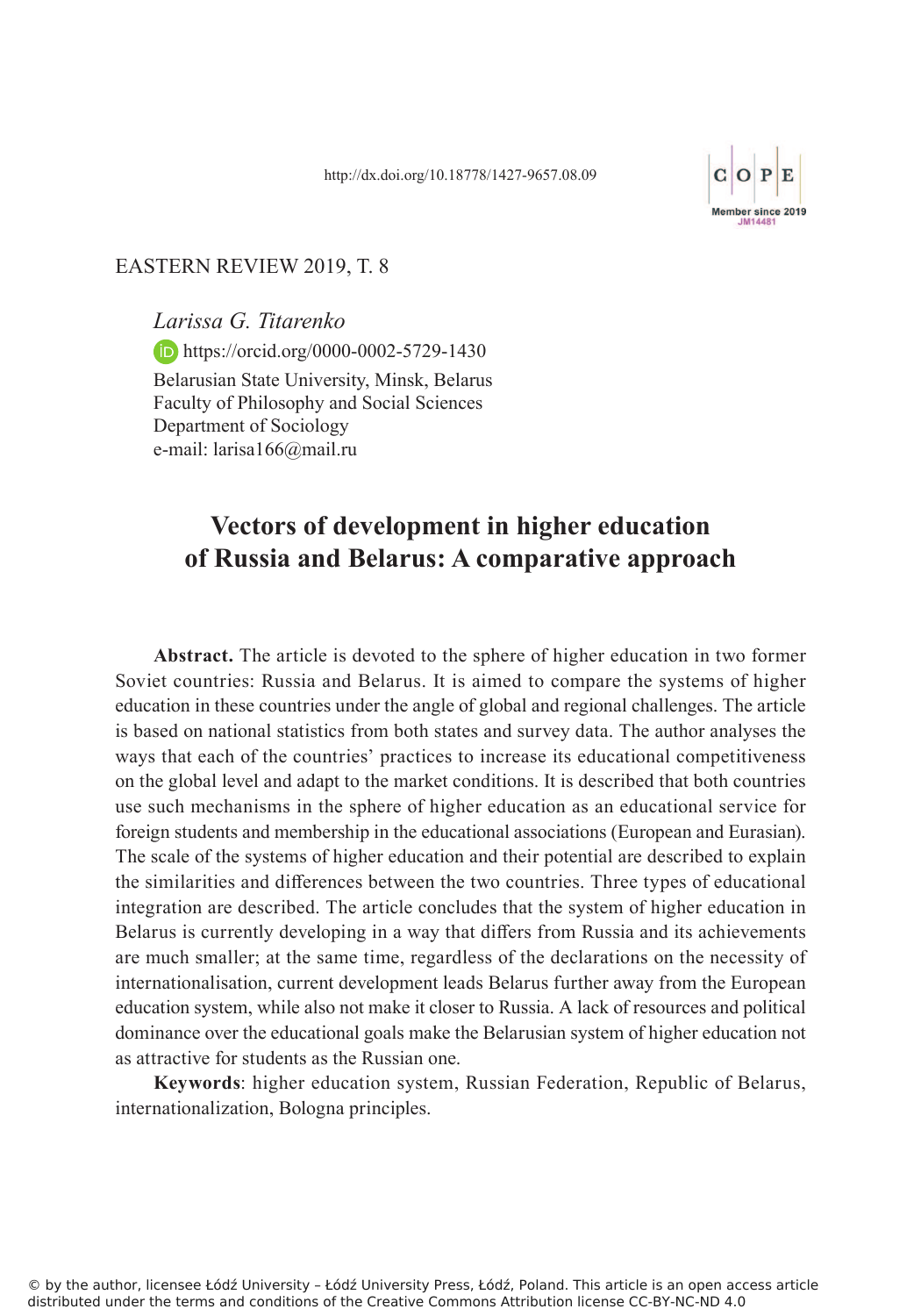# **Introduction**

The Republic of Belarus is a borderland country which lies between the two big powers of the European Union in the west and the Russian Federation in the east. Due to this geographical fact, it might be natural that Belarus has something in common with both neighbours, in terms of culture; and yet at the same time not want to be dependent on them. Education is an important part of culture. The sphere of higher education is topical everywhere: currently, the economic success of a state depends, among many other factors, on the level of education of its citizens.

Belarus has made some steps forward in both directions, east and west. On the one hand, Belarus has been in a Union with Russia since 1999 (The Union State of Belarus and Russia or simply Union State): there is no visa requirement between these two countries, and according to these agreements young people from both states can study at the institutions of higher education (HEI) in either Belarus or Russia. If young people successfully meet the formal requirements and selection process they can be accepted for free study. If they do not want to pass exams according to the rules of the specific state (these rules differ), they can study with payment: as foreigners. On the other hand, Belarus (as well as Russia) signed the Bologna Agreement; therefore, Belarus has to follow Bologna principles in the sphere of higher education, including academic mobility. Belarusian students can go to particular universities in the EU for a semester (sometimes a year) on the basis of the Bologna principles or another program: Erasmus plus. Although this is not so easy, and the available number of exchanges is not big, this option exists. So, formally, Belarus is "looking East and West" simultaneously. Now, after 20 years of the Union between Belarus and Russia, it makes sense to examine the similarities and differences between the higher education systems (HES) of Russia and Belarus.

The research question is whether Belarus is really getting closer to the East or to the West in the sphere of higher education; i.e. accepts their common approaches and shares their values. The further question arises of which of the two sides Belarus has more similarities within this area. In what follows we will show how Belarus is developing educational cooperation with Russia and EU countries, and what the current results of this process are. We will explain why the Belarusian system of higher education does not resemble any foreign system. The primary goal of this article is to compare the spheres of higher education of Belarus and Russia. The main research instruments include the methods of analysis, comparative and historical approaches. On the basis of a comparison of the national statistical data and surveys results in both countries<sup>1</sup> we will

<sup>1</sup> Our research included expert interviews and students' survey. In total, there were 15 interviews made with the university and Ministry officials, professors and scholars from different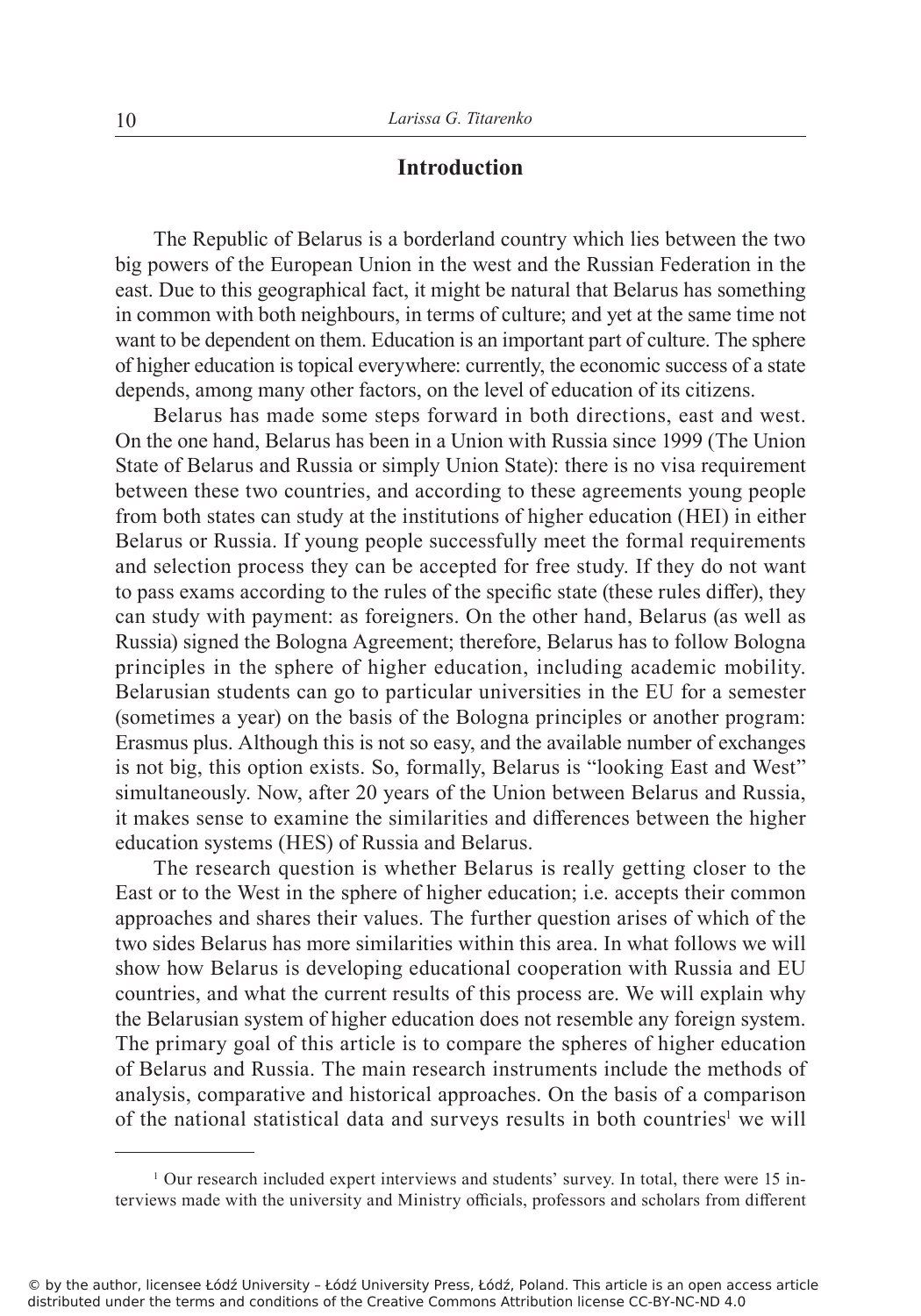describe the trends in the process of the internationalisation of higher education in Belarus and Russia; show the commonality and differences in their scale and the directions of their efforts to increase competitiveness on a global level of the educational market.

# **General characteristics of systems of higher education**

Higher education is an important institution in modern society. Under the current influence of global challenges, it is experiencing important changes everywhere. In the post-Soviet region, unlike at previous times, the HES has to meet new demands and serve more functions. Modern universities have to provide knowledge and competences, run innovative research, get profits, orient youth in the market, and educate good citizens for the state.

Systems of higher education in Russia and Belarus are based on Soviet heritage. During the post-soviet decades, they experienced some changes, but still, regardless of the national peculiarities, they have more features in common. They practice similar basic approaches to higher education (centralised control, educational standards, a combination of educating and raising the youth), with various differences in grades, exams, tuition fees, and placement of graduates.

Both states follow similar educational policy and establish similar strategic targets. The national governments are well aware of the new global challenges and understand that, in the conditions of the digital revolution, global competition has significantly increased in the fields of science, technology and education. Therefore, both states developed a strategy for their scientific and technological development that has been adopted. In both countries, there is an active search for ways and mechanisms of change that would preserve national priorities and combine them with the tasks dictated by the global challenges. Thus, both countries emphasise that higher education institutions should train modern specialists who will work effectively in new digitalised sectors of the economy (Putin, 2019; BELTA, 2018b). It is obvious that there are no differences, at the level of strategies and goals of the higher education system, between the two countries.

The admission processes differ in Belarus and Russia, however, due to the Union State, it became possible for their citizens to ease the process of admission and study in each of these countries. This strategy did not become dominant in the educational sphere of two countries. Both systems of higher education (as well as political systems) differ, and there are no plans to make them closer to each other. Theoretically speaking, the reason might be connected to the fact

universities of Belarus. The size of the survey was 620 persons. Other survey results were taken from scientific journals.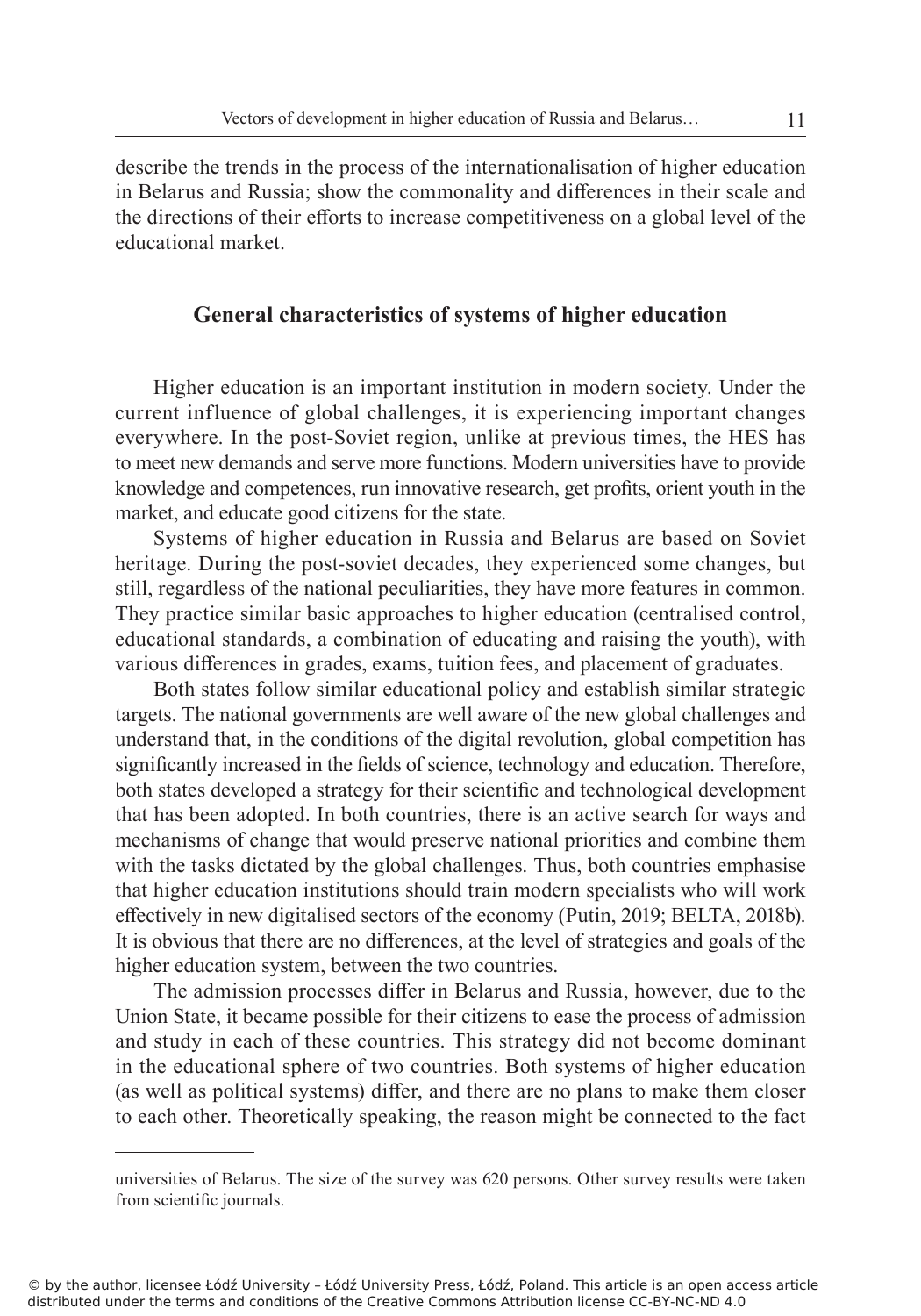that Belarus is a borderland state situated between the two civilisations (eastern and western, orthodox and catholic), and its foreign policy differs from Russia, sometimes significantly. Politically speaking, Belarusian elites are afraid of becoming more dependent on Russia and loose the real power to make decisions in this sphere. Russia assumes itself as a superpower and tries to dominate in the ex-soviet region, while Belarus plays a multi-vector policy card, trying to "be good" for all neighbours.

There are lots of articles and books on the higher education systems in both states. Still, there are few comparative studies that cover these two systems entirely. A large comparative study of HES in ex-soviet states, that was made some years ago by the Higher School of Economics (Huisman *et al*., eds., 2017), provided a vivid picture of the development of higher education in each country of this region, while their comprehensive comparison (including a comparison of higher education systems in Russia and Belarus) was less detailed.

The differences in political regime and social-economic policy have caused some peculiarities in the ideology of education. At the beginning of the post- -soviet era, the population of both countries was under the influence of liberalism, and shared common transitional expectations. At the same time, Belarusian elites always kept conservative ideas and experienced nostalgia for the Soviet past; therefore, liberal ideas coexisted here with attempts to preserve the "best practices" of the former Soviet system (Batjushko, Vetokhin, 2005). The first post-soviet *Law on Education* authorised the creation of private higher education institutions (HEIs) and the introduction of fees in state-owned public HEIs. This, in turn, granted more freedom in the choice of programs and disciplines offered by each HEI and replaced the nomination of university rectors with elections (*Zakon*…, 1991). It does not mean that market principles did not exist here. As in Russia, in the 1990s private education was introduced. Many Belarusian academic actors started private HEIs (since 1994), and new faculties and specialities in the state HEIs were opened. The HES grew fast, trying to meet the increased public demands for expansion. Nevertheless, the system stayed under strong centralised administrative control. Both states stimulated the introduction of private institutions of higher education and the enlargement of state HEIs: it was a tool to shift the youth activities from the economic sphere, which suffered from unemployment, to the sphere of education for several years.

In the early 2000s, the number of private HEIs started to decline. The reasons were numerous. According to some assessments, the main reason for these changes was political and related to the logic of the consolidation of authoritarian power: searching to strengthen its ideological control over higher education and prevent potential students' involvement in political initiatives (Gille-Belova, 2015). Other authors believe that the major reasons were economic and related to the market demands of the public universities to keep a higher level of enrolment (Gaisenok,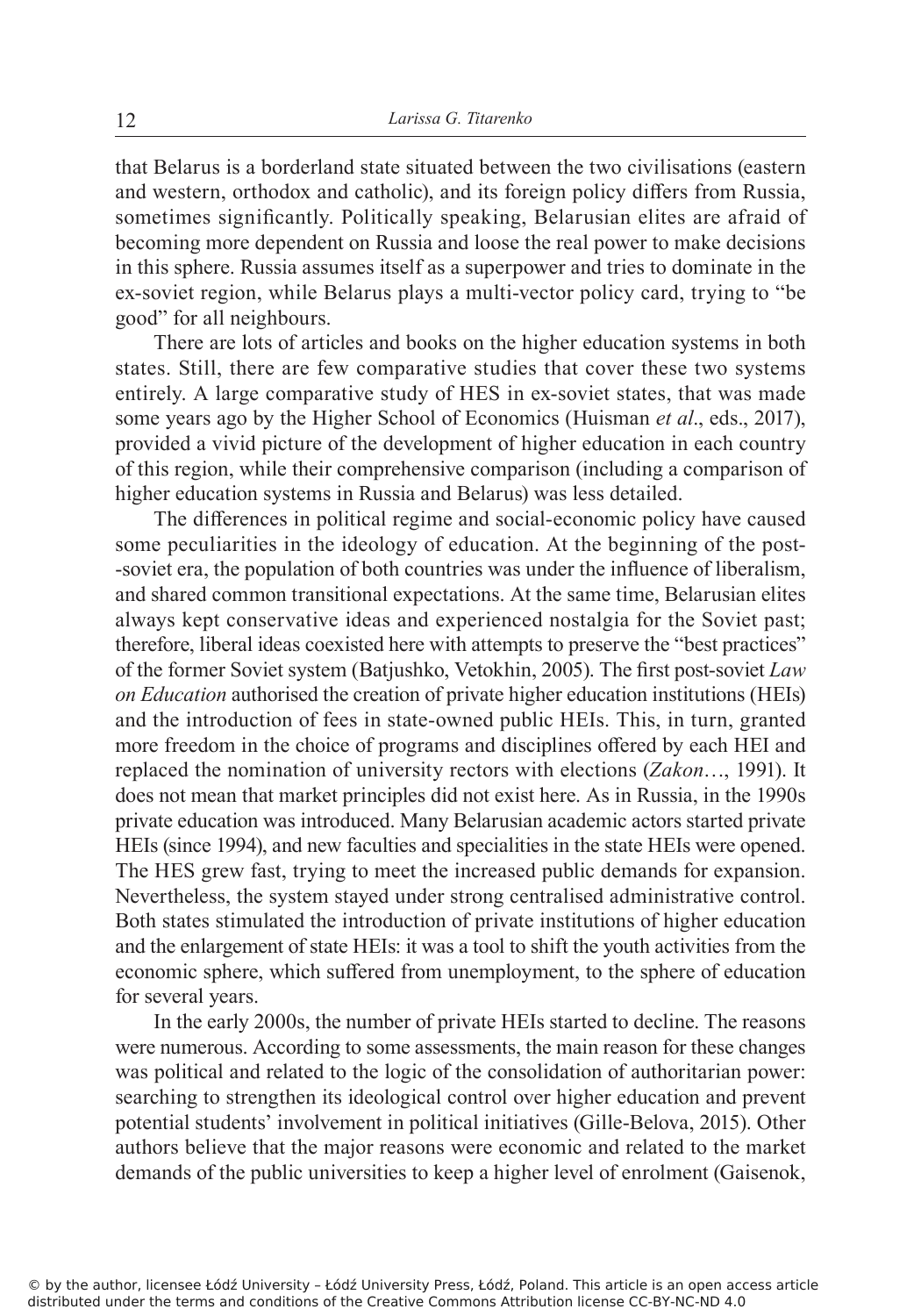2018). The state HEIs gradually increased the number of students who paid for education and therefore contributed to the state budget.

Later in the second decade of the  $21^{st}$  century, liberal ideas in Belarusian education were critically assessed (Kirvel, 2018) and almost disappeared in the Code on Education (*Kodeks*…, 2011). Instead, several non-democratic changes were introduced. First of all, the election of rectors that existed for a short period of time was replaced by their appointment. The awarding of bachelor degrees, introduced in the late 1990s, was stopped. In general, according to the assessment of the Independent Bologna Committee, by the end of the 2000s, the HES in Belarus was experiencing a significant lack of academic freedom and university autonomy (Independent…, 2014). At the same time, in one of the expert interviews made by the author in 2018, a high ranking university official expressed an opinion, shared by some other administrative officials, that "the appointment method is better than the free election of rectors because there is no need to decide who is better, and therefore there are no conflicts and competition among the scholars" (Titarenko, Zaslavskaya eds., 2019: 76). This is not common practice: in Russia, some national universities got the right to elect a rector. However, since 2009 the Russian president appoints rectors of the two most famous universities: Moscow State and Saint- -Petersburg State; however, their rectors consider this process as being democratic anyway (Viktor Sadovnichii, 2019) because the very term, democracy, is interpreted differently than in the Western countries.

Currently, the private HEIs in both countries are somewhat smaller in size than the state HEIs. Private universities are mainly focusing on social-economic disciplines: economics, political science, languages, or business studies. They are often deemed to have a worse reputation due to lower funding and ranking. However, there are some important exclusions in Russia where some private schools are very popular and more attractive for those who lost trust in the public HEIs – for example, the European University in Saint Petersburg.

Although political alliances usually stimulate a kind of unification in HES, this is not the case for the Union of Russia and Belarus. Both countries keep their full independence and in principle do not want to be unified in any aspect of educational activities. Whilst legally, any young citizen of Russia can ask for admission to a university in Belarus and vice versa; in reality, young people have to pass the entrance procedures that are specific to Russia or Belarus. In Russia, graduates of high school have to pass the so-called Unified State Exam and submit the results to a particular HEI. This can also be used during the process of submitting an application to other HEIs. The Russian Ministry of Education and Science<sup>2</sup> often discusses the issue of how many institutions a young graduate can

<sup>2</sup> The Ministry of Science and Higher Education of the Russian Federation is a ministry established in May 2018 as a result of splitting the Ministry of Education and Science, which existed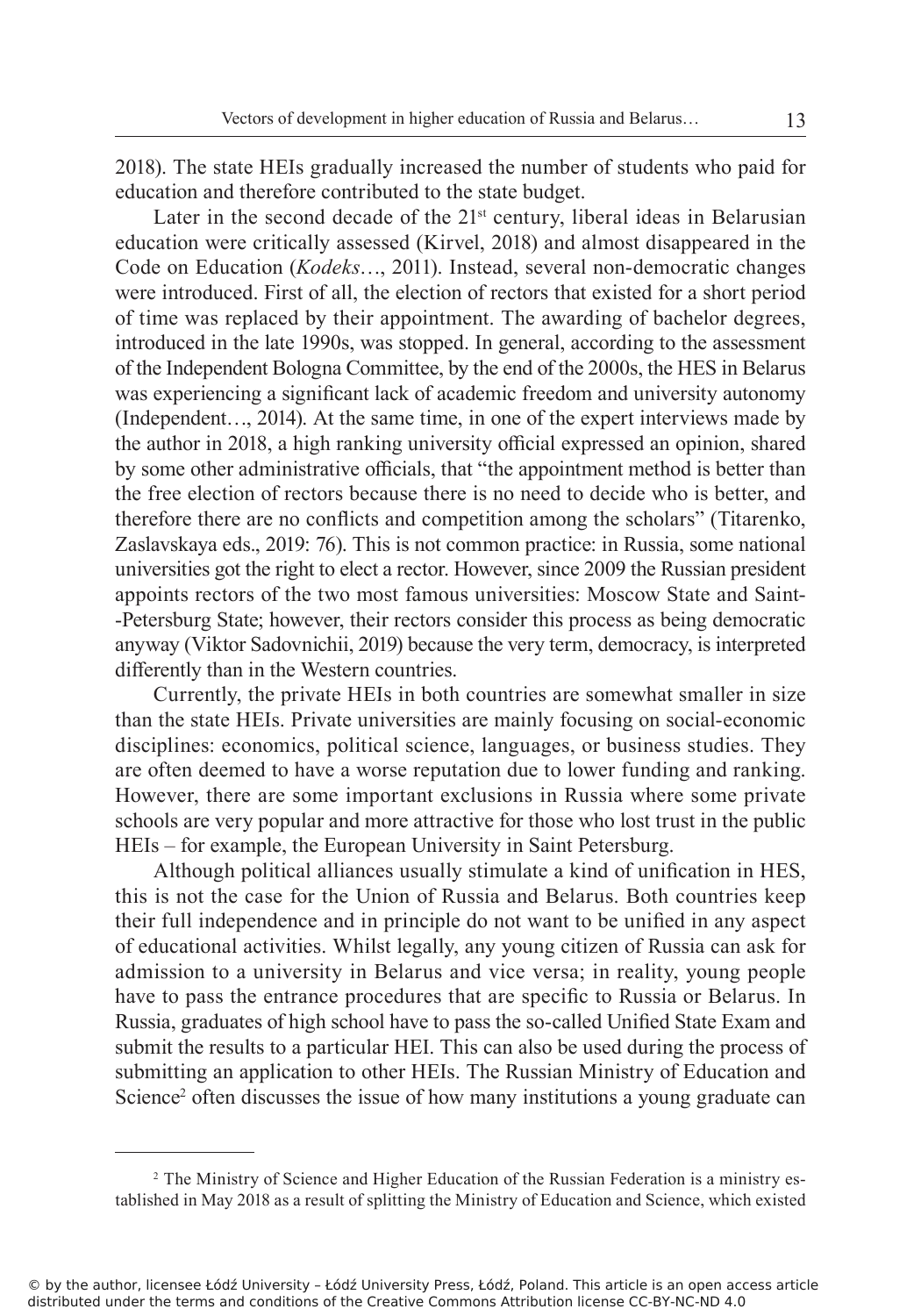apply to simultaneously (in some years the number was 3, in some others 5), but nevertheless, the procedure is simple, and no additional documents are required.

In Belarus, there are two independent processes: graduation from high school with traditional exams, and the admission to the institutions of higher education. For the latter at least 3 (and sometimes 4) recent results of the Centralised Tests (CT) on a particular discipline are required. Centralised testing is the main stage of the admission process in Belarus: applicants pass tests in selected subjects in June. With certificates on the passage of CT, they then submit documents to the selection committee of a particular university. For those young people who do not plan to continue education, the CTs are not necessary. Testing is organised throughout the country each spring. For each speciality, specific subjects are required. Also, some faculties of "creative professions" (painting, music, journalism) ask for additional materials or arrange a "creative competition" for applicants. Usually, the results of the CT are valid for one year, so, those who failed the CT or were not accepted during the competition, have to pass similar CT exams again the following year. A young Russian high school graduate cannot be accepted without such results for free education, as a citizen of the Union; however, they can apply as a foreigner and pay for education. And the same problem occurs with a young applicant from Belarus in Russia. For this very reason, most Belarusians study in Russia as foreigners, and Russians also pay the fees in Belarusian HEIs.

Belarusian university graduates who have been educated on a budget basis receive state distribution and their first employment, which is not the case in Russia. This is a significant difference between the two countries which is negatively estimated as a relic of the Soviet past by the supporters of the liberal approach (*Belaya kniga*, 2018).

# **The scale of the higher education and number of students in Russia and Belarus**

A modern approach to the assessment of the countries focuses on the comparison of their human capital and their ability to save and expand it. Therefore, we will start with a comparison of Russia and Belarus by this factor.

If we look at the Human Development Indices and Indicators (*Human*…, 2018), in 2018 Russia had a higher rank of HDI (49) than Belarus (53), out of 189 countries. The main indicator that determined a higher rank for Russia was income: Russian gross national income (GNI) *per capita* is \$ 24,233 while

from March 2004, into the two agencies. The second agency which simultaneously emerged is the Ministry of Education.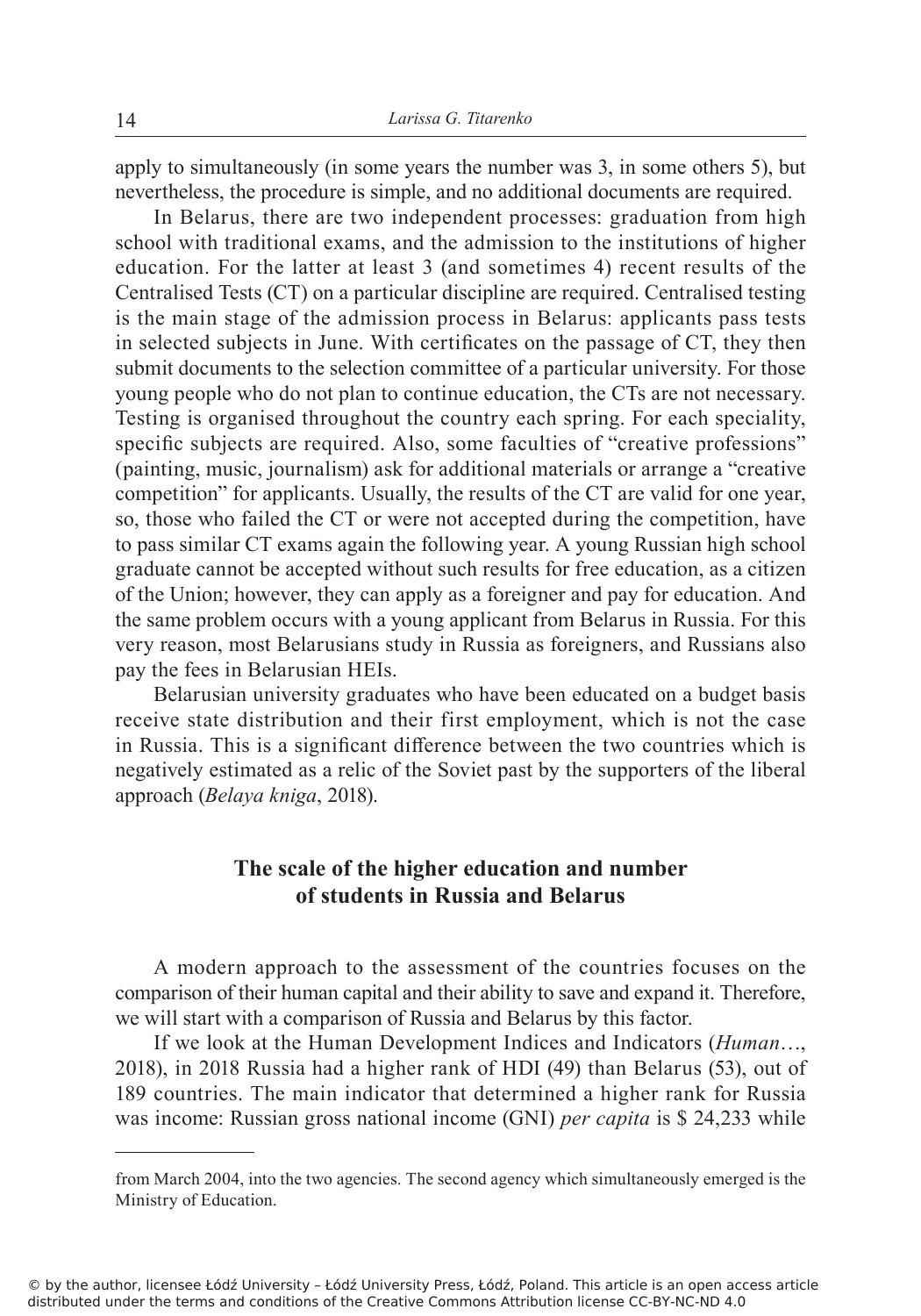Belarus has only \$ 16,323. At the same time, such an educational indicator as "mean years of schooling" is slightly higher in Belarus (12.3 years vs. 12.0 years), and a second indicator, "expected years of schooling", is equal in both countries (15.5 years). In general, Belarus and Russia have similar ratings and educational potential in the sphere of human development. If we compare them with the HDI in Poland, the latter is higher: the Polish rating is 33, with 16.4 "expected years of education" and 12.3 "mean years of schooling". However, these formal indicators do not provide a whole picture of the situation in higher education.

The important indicator of educational success is the number of students. This factor depends on the demographic development of a country. In general, demographic trends in Russia and Belarus are similar, but not exactly the same: the size of the population of the two countries is not comparable; nor is their ethnic composition, which also influences the birth rate and, indirectly, the sphere of higher education.

The educational level of youth is important for comparison. In the European Union, the proportion of the population that reached the third stage of education (according to the international classification system of education, levels 5–6) in the population of 30–34 years is often considered. This group includes specialists who completed special secondary and higher education. In the European Union (EU), this share averages 35.8%. In Belarus, national statistics do not use this indicator. According to some calculations, this share is extremely high: around 59% (Bogdan, 2018: 582). However, the share of the state expenses for this level in the structure of all expenses for education in Belarus steadily decreases. In relation to GDP per capita, this share of expenditures in Russia and Belarus is 0.9%, which is significantly lower than in EU countries (on average, 1.3%) or other highly developed countries of the world. Russia spends a third more financial resources for training one third-level student than Belarus, although the percentage of gross domestic product (GDP) spent on higher education in Russia and Belarus is almost identical: 14% and 15%. In 2018, according to calculations, the cost per third-level student in Belarus was \$ 2,763, in Russia – \$ 3,900 (Bogdan, 2018: 583). Both countries fund higher education to a lower degree than the EU. Meanwhile, the inadequate funding for higher education at this level leads to a decrease in its quality and a possible outflow of promising young people to study abroad. Indeed, many Russian students study abroad, especially in the US and the EU. For example, only in 2016, there were 10,000 students from Russia in Germany; more than 5,000 in the US; more than 4,000 in the UK; and 3,600 in France (*Obrazovanie v tsifrah*, 2018: 47). The official statistics of this kind are not available for Belarus, although many young people study in Poland and Lithuania.

Due to the huge difference in the population of Russia and Belarus, the number of students is also in favour of Russia. For example, in the 2016/2017 academic year, according to the published statistics, 4,399 million people studied in Russia at two levels of higher education, and the state financing on education in total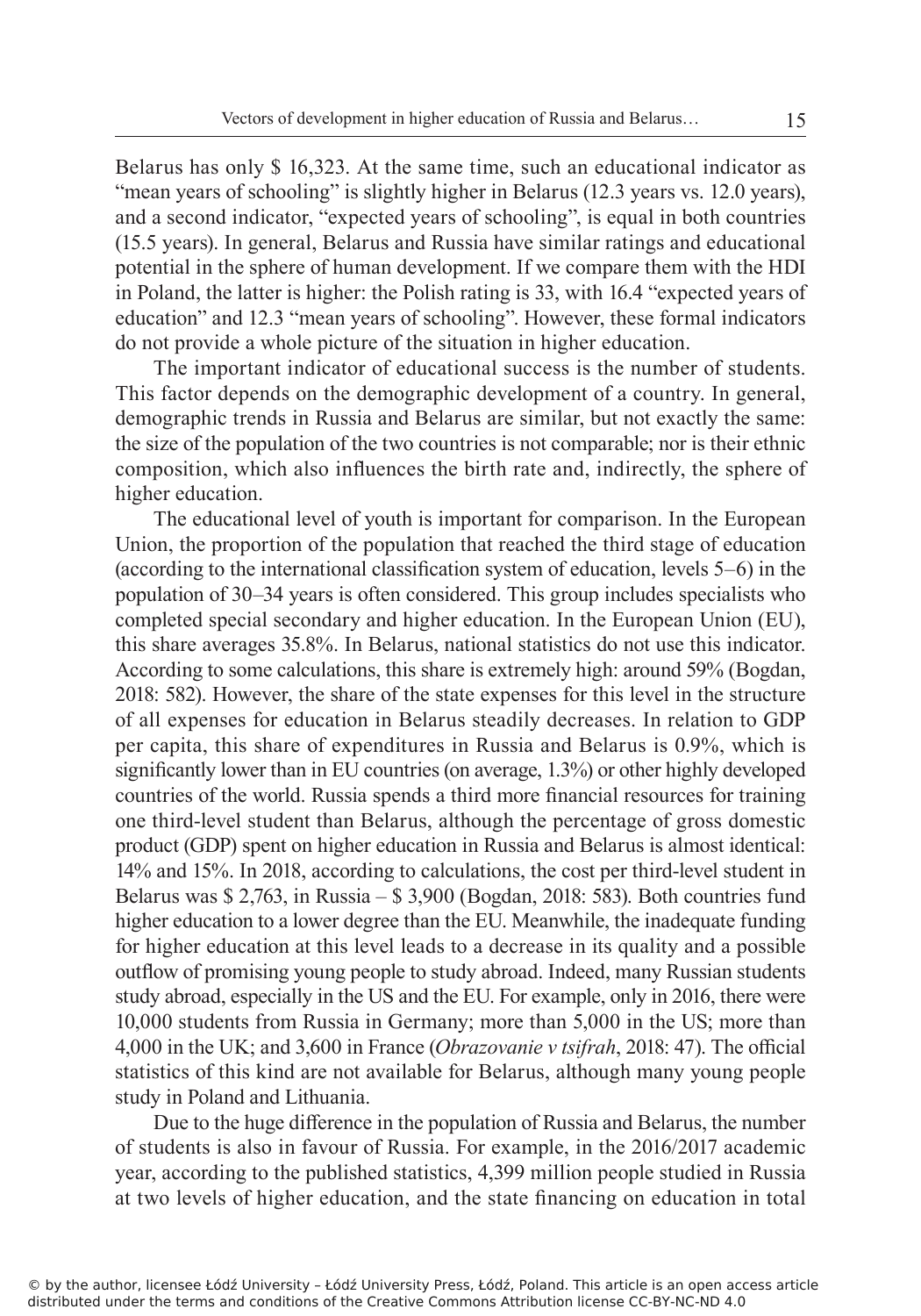reached 3.6% of GDP. More than 30% of the population aged 25–64 had full higher education. The government spending on higher education accounted for 1.6% of total government spending, or 0.6% of GDP (*Obrazovanie v tsifrah*, 2018: 11–12, 16, 22–23). At the beginning of the 2016/2017 academic year, there were 818 universities in Russia, of which 316 were non-state (almost 39%) (*Obrazovanie v tsifrah*, 2018: 33). At the beginning of the same year, 3,263 million people were studying under the bachelor's program, 0,689 million people were studying under the specialist program, and 0,447 million people – under master's program (*Obrazovanie v tsifrah*, 2018: 44).

In Belarus, the number of students among the young people of this age group is 91.5% (higher than in Russia). Practically, all the school graduates, wherever they live, have no admission barriers to entering universities. It is not by chance that, according to the latest data of the World Bank, the rate of school graduates enrolled in Belarusian universities reaches 87%. Higher education has become publicly available (Spasjuk, 2014). However, mass education has led to a decrease in the quality of education and its social status. The level of knowledge of the applicants decreased, as well as their learning outcomes in high school. Many cannot pass CTs with good grades and therefore have to pay for HEIs or go to private HEIs where admission is easier (Gaysenok, 2018).

As the number of young people graduating from high school declined, several private schools were closed (they could not get new state licenses). In order to keep the high level of students, the state has increased the number of budget places in the state universities: from 2010 to 2018 it increased from 33.8% to 43.8% (*Obrazovanie v tsifrah*, 2018: 40). Several inefficient universities were closed due to poor results of accreditation. Currently, there are 51 HEIs (42 state and 9 private). According to a decision of the Ministry of Education, this number will not be reduced in the nearest future in order to ensure access to HEIs throughout the territory of Belarus. At the same time, 28 out of 51 HEIs are located in Minsk, therefore half of students study in the capital and try to stay there after graduation.

Study programs differ, as well as the number of students in each program. In Belarus most students graduate as specialists  $(MCKO 6) - 96.3\%$ , and much less go on to master's level (ISCE 7) – 2.3% or PhD level (ISCE 8) – 1.3% (*Belaya kniga*, 2018: 11). This disproportion means that the lower level of higher education is much more available in Belarus than the other two. The drive to make higher education available to the masses had led to the cancellation of special programs in order to give admission preferences to rural students in Belarus. This, in turn, has caused a general decrease in the knowledge of applicants (Gaisenok, 2018).

Other changes include the assessment systems (5-grades in Russia and 10-grades in Belarus), and degrees. The bachelor degree does not exist in Belarus, however, the specialist study program is only for 4 years, unlike in Russia where bachelors study 4 years and specialists – 5 years.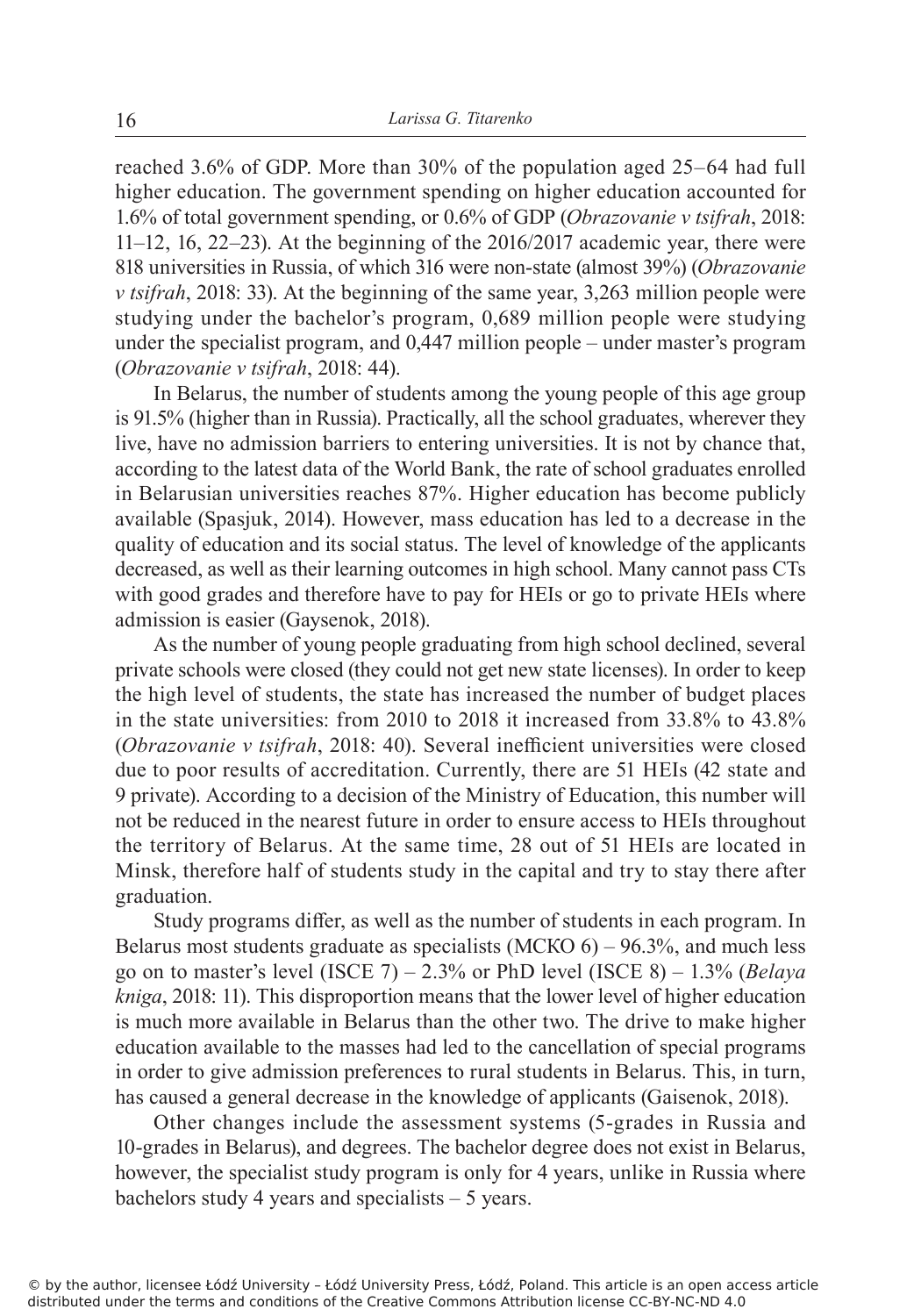Still, due to a high level of centralisation, HES have preserved the procedure of the state approval of educational standards and study programs in both state and private HEIs, as well as state accreditation for them.

### **Internationalisation in higher education**

An important feature of the educational activity initiated by the market economy is selling the educational service to foreign students. In the USSR it was common to invite young people from developing countries to study in the Soviet institutions of higher education for free. It was a kind of foreign policy of the internationalisation that was in line with Marxist ideology. Now everything can be done on a commercial basis – with payment, although some additional agreements between countries, that reflect their preferences in the foreign policy, also exist. We will describe the scope of the process of internationalisation in both countries, and its major directions.

Under conditions of the new global challenges and regional tasks, facing the field of higher education in the ex-soviet region, there is an active search for ways to increase the level of the competitiveness of the systems of higher education in Russia and Belarus.

Both countries try to attract foreign students to their HEIs; however, with different results that reflect their different economic and political roles in the region and the world. Russia ranks seventh in the world in the global education market. According to the data for the 2016/2017 academic year, the number of foreign students exceeded 313,000 people, which amounted to 5.7% of the total number of students in Russia. Of course, Russia cannot be compared with the leader in the global education market: the USA, with a share of foreign students of about 20% (Aref'ev, 2018: 305). But in the Eastern European region, no country can compete with Russia. The average annual rate of increase in the number of foreign students over the past 10 years, according to the same source of information, was 9.6%. The fact that the first four main countries (both post-Soviet and others) sending students to Russian universities are located in the Asian region means that the Asian direction has become dominant in Russia's foreign education policy. Judging by the development trends of educational regionalism, this direction is unlikely to change in the coming years.

Until recently, the increase in foreign students in Russia came mainly from post-Soviet countries. During the period from the academic years of 2004/2005 to 2016/2017, these countries accounted for three-quarters of the total growth of full-time foreign students and 100% part-time foreign students in Russia. The leaders in this group were Kazakhstan (more than 20% of all foreign students) and Turkmenistan (under 9% of foreign students), and Belarus was in the seventh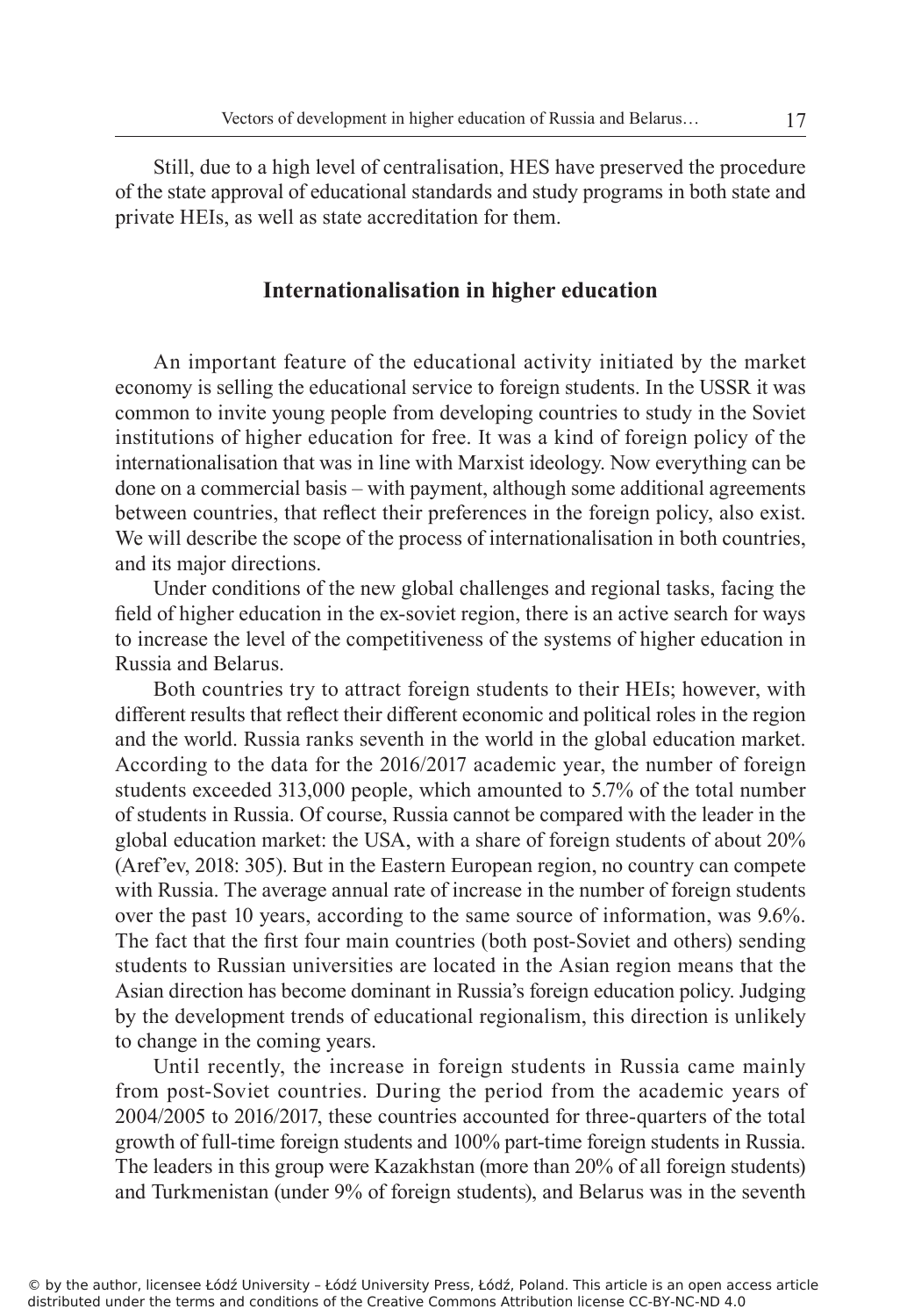place in this row (4.2%). Some changes in this hierarchy are possible because the number of Ukrainian students in Russia has been recently declining (in Belarus the number of Ukrainian students has never been significant). Currently, the total number of foreign students is 5.7% of all students in Russia.

The main source countries outside the post-Soviet region are China (8.7% of all students in the 2016/2017 academic year) and India (3.1%) (Aref'ev, 2018: 313). Most foreign students study at bachelor and specialist levels. A significant proportion of foreign students in Russia are studying engineering and medicine. Their common problem, often leading to dissatisfaction with the education they receive, is poor knowledge of Russian (recently it has become a problem for students from some post-Soviet countries as well), which inevitably affects the quality of education (Aref'ev, 2018: 320).

In Belarus, the number of foreign students is much less, and their growth rates are smaller than in Russia. Thus, in the 2010/2011 academic year there were 9,357 foreign students in the universities of Belarus, and 15,506 in 2018/2019. Half of these students were from Turkmenistan. However, in 2019 the Turkmen government made a decision not to recognise several higher education degrees from former Soviet states (for example, in business, law, and political science). In the case of Belarus, the Turkmen government allowed Turkmen students to study only in a few Belarusian HEIs. This decision will definitely decrease the number of students from this country soon. Other big groups of foreign students are from Russia (9%) and China (7.2%). This hierarchy has changed during the aforementioned years because the foreign countries change their preferences quite often. In 2010 the number of Russians was  $23.5\%$ , Turkmen –  $36.4\%$ , and Chinese – 13.1%. Recently a significant shift towards the East took place. The total number of foreign students accounted for 5.8% of the total number of students in the Republic of Belarus (*Obrazovanie v tsifrah*, 2018: 41).

There is a significant exchange of students between Russia and Belarus beyond the official programs. The balance of such exchanges favours Russia. In the academic year 2017/2018, statistics indicated around 1,500 Russian students in Belarus, while the number of Belarusians studying in Russia (mostly as parttime students) was 10 times higher. Such "student exchanges" are popular in the regions (*oblasti*) near the border. Belarusian authorities do not care about this unequal exchange as they cannot stop it or change this tendency.

Belarusian regional initiatives have been determined by the economic interests and directed mainly to more distant countries with a lower level of higher education or a higher level of fees for students. Another aspect is political: Belarus prefers to cooperate in the educational sphere with its political partners. Overall, Belarusian authorities sought to enlarge the educational market for their own country and sell Belarusian educational services to their economic and political partners. Study programs in the Russian language make Belarus attractive for those students from former Soviet states who mostly come from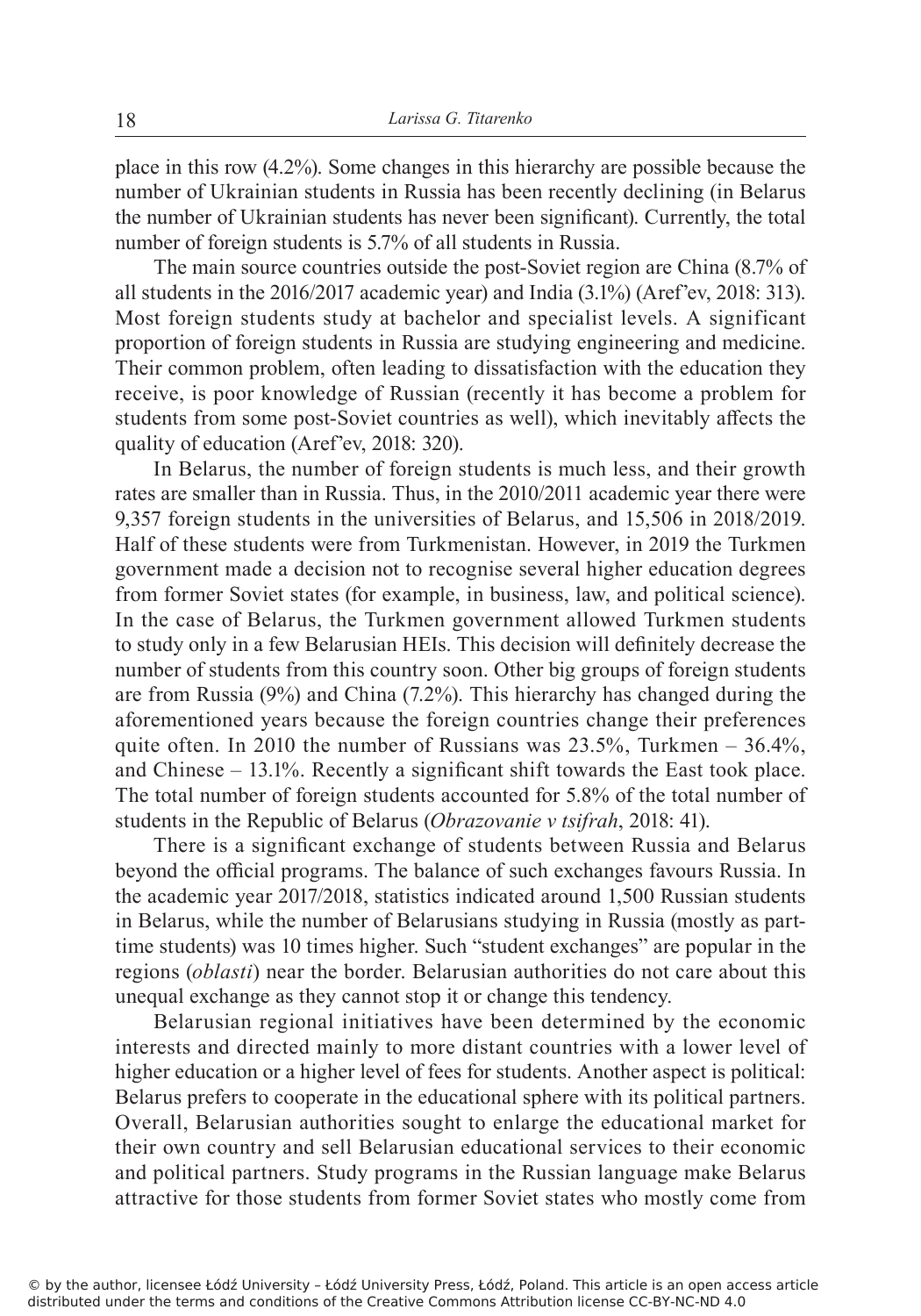families with a good command of Russian. Moreover, Belarus has a reputation for being a safe country that provides foreigners with peaceful and comfortable conditions for studies.

The Belarusian HES is known and respectful among many Asian countries as it provides relatively good education, especially in medicine, for a moderate price compared to other countries or less (in comparison with Russia). Two countries, Turkmenistan and China, account for the two largest groups of Asian students in Belarus (7,200 and 1,400 people respectively). Thanks to bilateral agreements, foreign students are only required to pass an interview to demonstrate their proficiency in Russian, the language of most courses of study. Preparatory Russian language training is also available prior to degree programs (Titarenko, 2019: 6). Currently, around 5% of all students in Belarus are international; and the opportunity for further growth exists. However, programs in English are rare which makes education in Belarus less attractive for students from many countries.

#### **Eurasian integration**

The search for the new appropriate forms of educational cooperation is continuing. It has been expected that construction of the Eurasian Economic Union will increase cooperation between its members in higher education. However, it did not happen because Belarus (and Kazakhstan) were afraid of the increasing youth brain drain to Russia in case of a higher level of educational cooperation. Russian foreign educational policy is very active. Several Russian universities established bilateral and multilateral MA programs to train Russian and foreign students for employment in the popular spheres of work within the Eurasian region. This kind of cooperation at the inter-university level is on the rise, involving the new educational actors from Russia; and this trend will continue. Belarusian universities do not participate in this initiative. So far, in regard to Russia and Belarus, European integration and Eurasian integration are less developed, than the Asian direction of their foreign educational regional initiatives. On the basis of the past Soviet heritage, integration within the Eurasian economic space (EAES) has started to spread. Russia is a leading country in this process.

Russian branch campuses, as a form of educational cooperation, are typical. Belarus is less active. It protects its territory from any foreign HEIs. For this reason, Belarus has no branches from the EAES and only one joint Belarusian-Russian HEI (in Mogilev). Belarusian campuses and branches do not exist abroad as well; either in Russia or in other countries. The main reasons for this policy are economic: a lack of finance for such initiatives and a lack of assurance that they will be profitable for Belarus. On the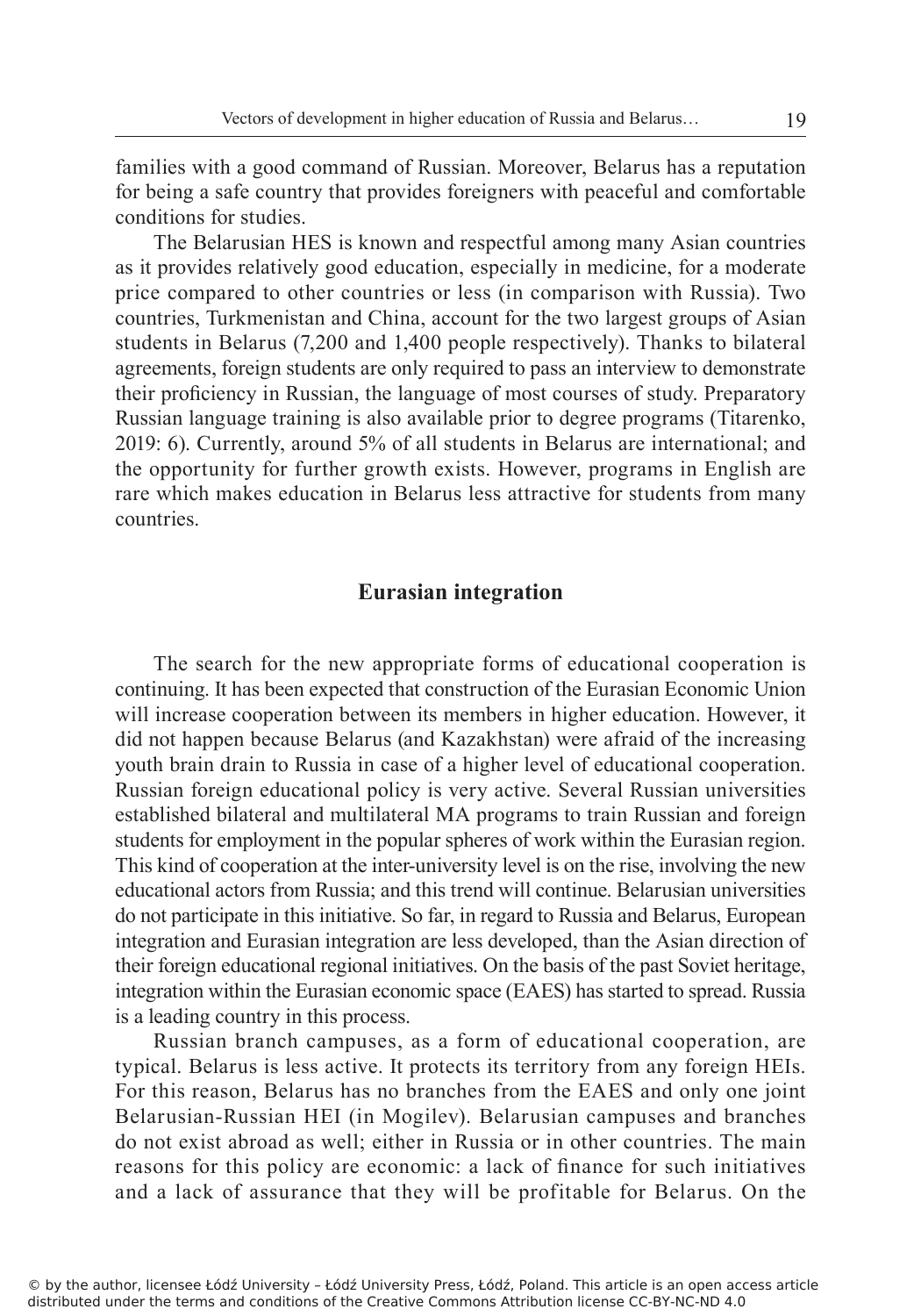contrary, Russia actively uses its soft power: it opened several branches of its universities in the post-soviet region to promote the internationalisation of education: such branches are considered to be a soft power of Russian international foreign policy and a regional integration strategy in the global educational competition. Russia is among the first five global exporters of the international branch campuses. During the post-Soviet period, according to a study, 58 branch campuses were established by Russian universities in 12 ex-Soviet republics (Abbasov, 2019: 14). It is clear that Russia took the lead in fostering cooperation and educational integration in the post-Soviet region.

Russia has also organised a joint educational forum with ASEAN, after which an ASEAN–Russia Working Group on Education was launched (2018) to work on strengthening cooperation amongst the ASEAN educational network. Similar university cooperation started with the countries from other regions in Asia. In general, Russia "sees itself as an important player in maintaining and extending educational opportunities" (Sabzalieva, 2019: 8). It also increases cooperation with the members of the Eurasian Economic Union, opening and supporting joint universities in these countries and the regions beyond Eurasia (BRIKS, Global South). Russia has put forward a similar goal in its educational policy as the EU: to be among the global leaders in the education market.

If we compare the ranks of the universities within the members of the EAES, we will see that all the universities on the top positions among the Eurasian union states belong to Russia. This is a confirmation of Russia's higher level of scientific development at universities, better financial investments, a greater number of articles published in journals indicated in the Scopus system, and a higher level of quotations of the articles per person among the academic staff (Gaisenok *et al*., 2019: 40–41). Therefore, in the near future, all the comparisons in the sphere of higher education in this region will be in favour of Russia.

It is worth mentioning the positions of Russian and Belarusian universities in the most famous world ratings published in 2019. According to the Times Higher Education (THE) rating, only the Belarusian State University (out of all 51 Belarusian universities) was included in this list of the world's best universities, and its place is rather low (among the 1,350 universities it is in a group of 1,000+, while in 2017 its place was in the group of 800+). Russia is represented by 39 universities. The best Russian university is Moscow State: it occupies the 189th place. Over the last few years, five new Russian universities have been included in this rating while a second Belarusian university, Belarusian National Technical, lost its position in THE in comparison with the previous years. For comparison: the best Polish universities, Jagiellonian and Warsaw universities, are in the group of 600+, and 12 other universities are included in THE as well. As for the other popular world ratings: only two HEIs from Belarus are included in the Quacquarelli Symonds (QS) rating, however, they hold very low positions in QS.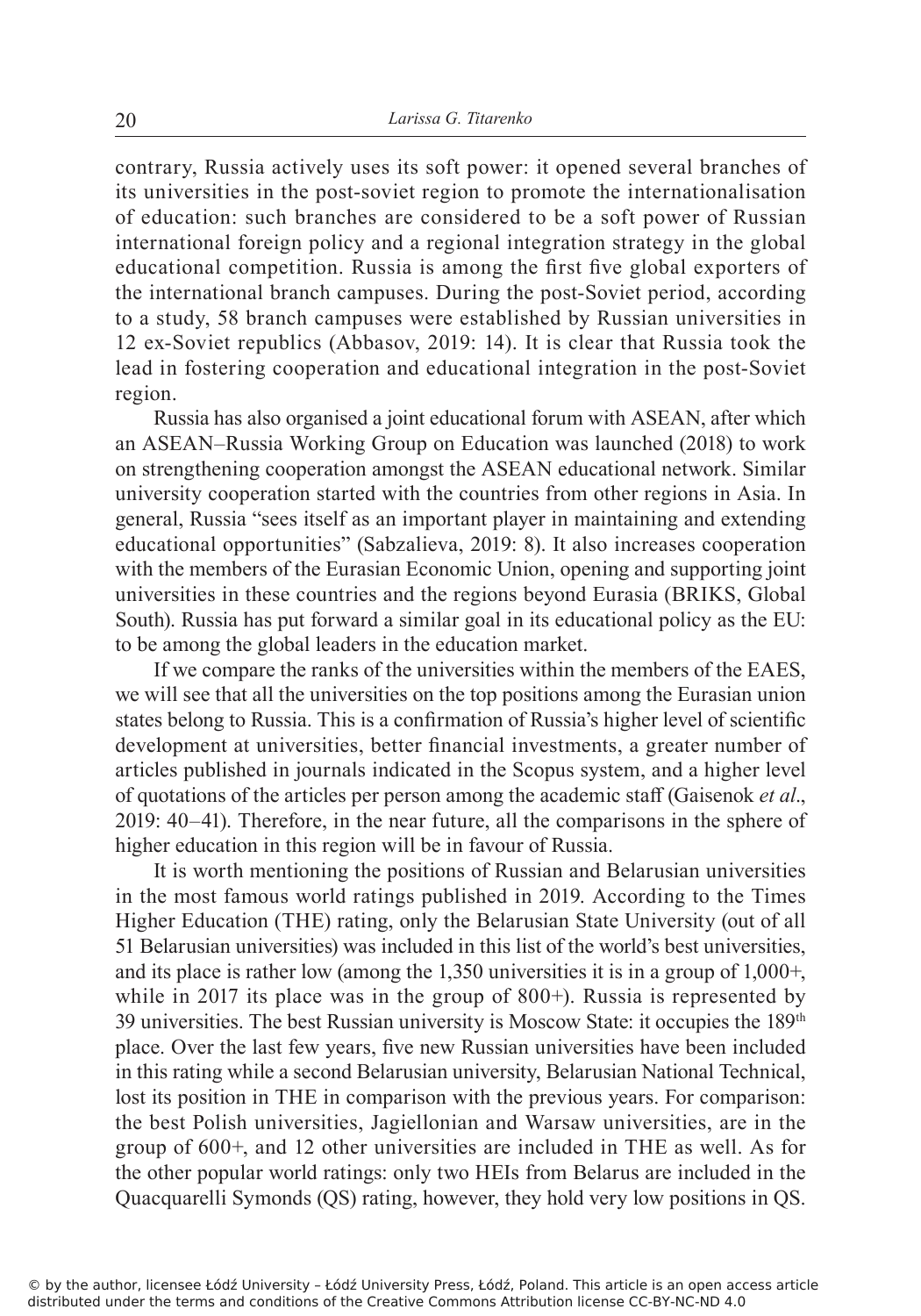Three Russian HEIs are in the first 1,000 universities according to QS. Two best Russian universities are included into the third most important global rating, the Academic Ranking of World Universities (ARWU), where Belarusian HEIs are not selected (BELTA, 2019; Gaisenok *et al*., 2019).

## **European integration**

The Bologna process currently unites 48 countries. Bologna provides the framework for international cooperation between universities, and facilitates the dissemination of the best regional experience in higher education. Its official goal is the creation of common space for higher education in Europe and the opening of new opportunities for graduates to be employed in the EU labour market. Russia and Belarus are members of the European space of higher education: Russia entered it in 2003, aiming to harmonise European education standards, and Belarus joined in 2015; being the last European country to do such.

The Bologna reforms were gradually introduced in Russian HEIs, starting with the 3-level structure, so that now Russia has the levels of bachelor's, master's and PhD studies. "Specialists" also exist, but they are in a minority. In Belarus bachelor's degrees do not exist: graduates from 4-year courses are called specialists, similar to the previous 5-year course. In 2018 the Ministry of Education in Belarus reduced master's programs from two to one year, with a significant part of classes becoming distance-learning. The Belarusian academic public accepted this change because the students' motivation to continue education immediately increased. Our new survey (2019) discovered that young people did not want to spend 2 years doing master's studies because there is no difference in the employment between the graduates of the two levels. The expert interviews showed that the university staff were not aware of the principal differences between the courses at the first and second levels, and how to control and check the independent student work at the Master's level. This lack of experience has led many teachers to a deadlock – similar to one that Russian university staff experienced in the early 2000s, after the introduction of the Bologna system (Zborovsky, 2018: 99). Probably, the implementation of Bologna innovations in Belarus would also take more time before they bring visible results. Currently, there is a concern that the reduction of master's studies to one year can make the two-level structure of higher education similar to the previous 5-year education model and practically prevent the renovation of the old scheme in higher education. More importantly, however, this is not a solution for another problem – the lack of the students' motivation to study. This question, in turn, leads to the high school system and its similar problems of motivation and quality of education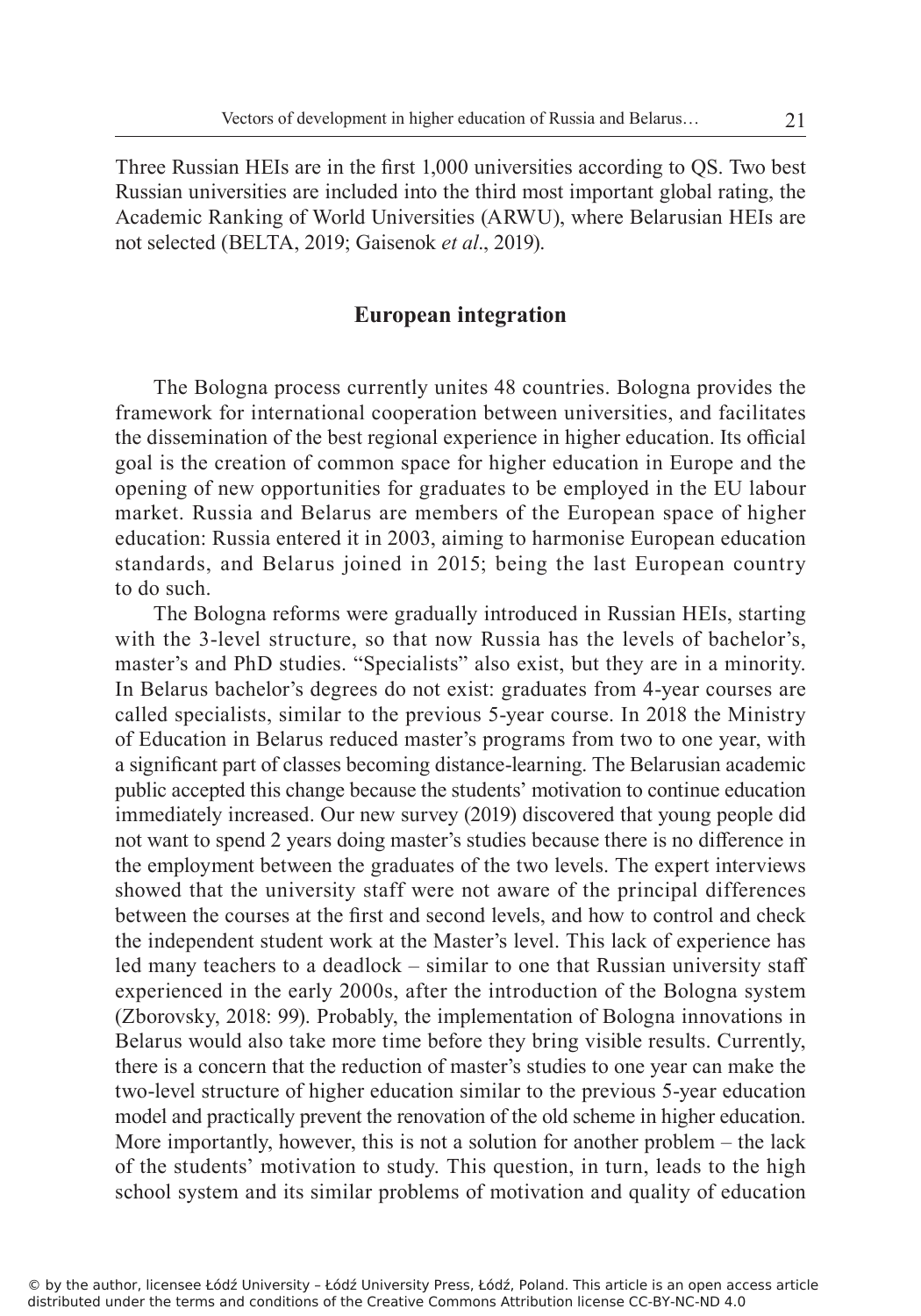in both countries. According to Russian sociologist G. Zborovsky (2018: 100), it is necessary to search for "new learning technologies that would allow students to be interested more and more than today…". Still, it is obvious that as long as the students' knowledge received is not closely correlated with the future income earned and professional career gained, motivation will remain low, regardless of any educational structures.

Scholars in both countries are concerned about the particular Bologna principles and their implementation. Thus, the students' mobility depends on the quota given to the country and on the available financial support from the students' families. Under the poor economic conditions in Belarus, as well as in the Russian provincial cities, many students cannot cover the costs of long-term travel abroad. Russian scholars further argue that their provincial universities are poorly financed (Zborovsky, Ambarova, 2019). The level of participation in the mobility programs run by the Russian Ministry of Education and Science is also small (Poleshchuk, Ridiger, 2018).

In Belarus, according to expert interviews, fewer students are ready to travel than earlier because of financial reasons. What is more, the level of both the staff and student's knowledge of Bologna principles is poor in both countries (Motova, 2018; Titarenko, Zaslavskaya, eds., 2019). According to our surveys, almost half of Belarusian students do not know about Bologna innovations, and one third cannot assess the impact of Bologna principles on the Belarusian HES. Indeed, the visible results include mainly reduced terms of study at the first level and ECTS, travel and academic freedoms are less visible (Sechko, Romanova, 2017) That said, the participation of the staff and students in the management process was implemented formally; the distribution of Belarusian graduates financed by the state budget is still determined by law. Alas, however, the national structure of qualifications is not in harmony with the new structure of higher education, so that a second-level degree does not guarantee better employment or a higher salary (Motova, 2019; *Belaya kniga*, 2018).

The important issue related to the transformation of universities is quality assurance. Firstly, it is connected to the state accreditation of HEIs: the state has the right to close any HEI due to its low quality. Secondly, it is connected to the market demands: according to expert opinion, the selected quality assessment methods have to meet the demands of the future employers as they need young specialists with particular knowledge, competences and skills (Glebova, Gus'kova, 2012: 2–5). This problem is common for both Russia and Belarus. Many university experts expressed their concerns that the rapid introduction of Bologna principles and new methods of quality assessment in the educational sphere made it difficult to select the best approaches to quality assessment, taking into account the specificity of a particular Belarusian HEI (Titarenko, Zaslavskaya, 2019: 79). For this reason, the national administration tries to modify Bologna principles and make them suitable for the common national practice and compatible with the national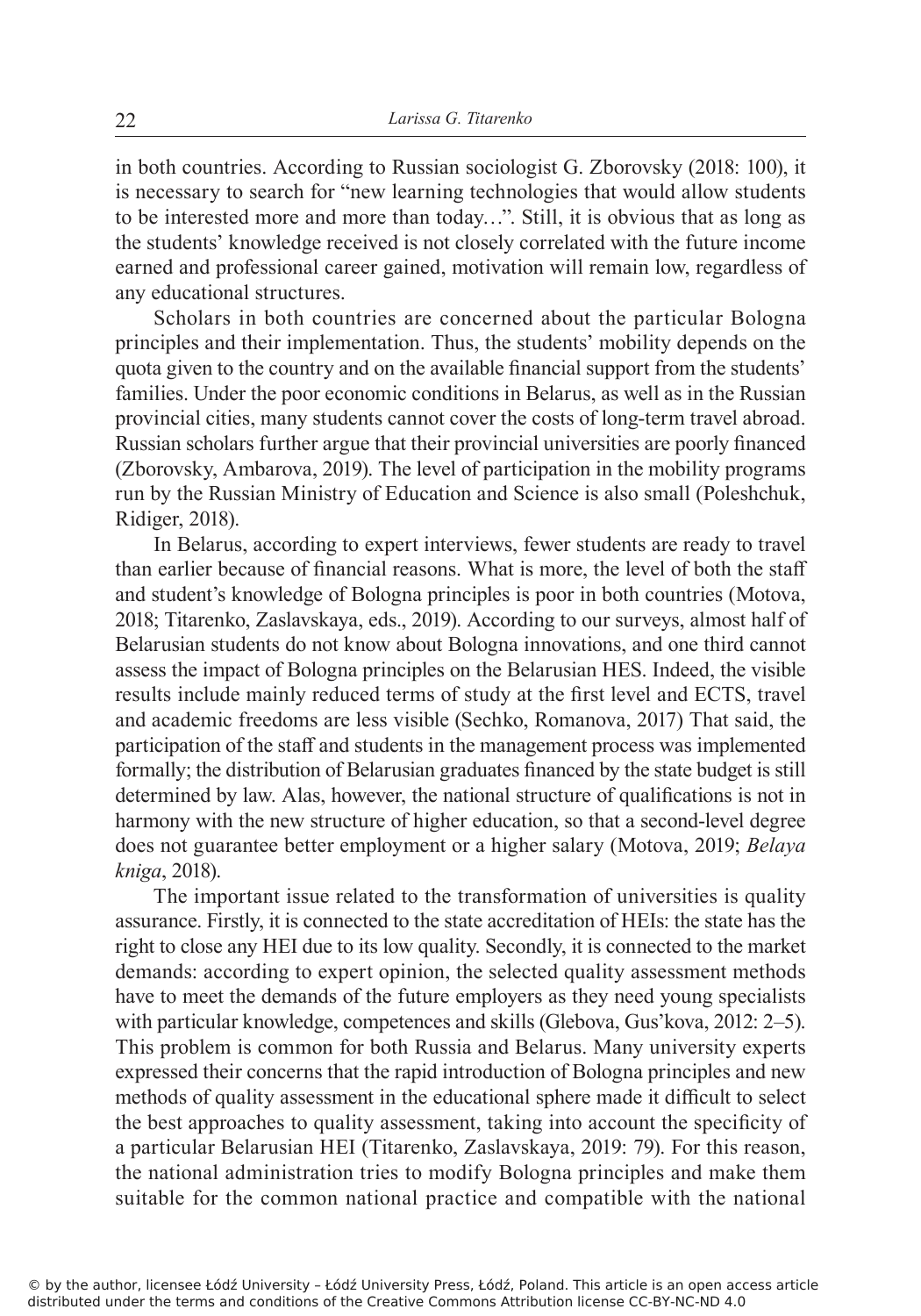priorities in education: patriotism, national identity, national history (Marzaljuk, 2018). Practically, these are two different ways to interpret and assess the quality of education. As the Belarusian Minister of Education explained the dominant approach, we have to accept the foreign best practice and at the same time keep our full independence (Karpenko, 2017). This complexity and formal acceptance of foreign practice lead to the fact that university administration prioritises national approaches to the quality of education and the HES in general.

Regardless of any approaches to this process, according to the literature, universal methods in quality management do not exist. The applied methods in both countries often lead to a decrease of the HEIs' competitiveness because the HEIs fail to select the best practices and have no incentives to motivate the staff to work better (Korzavina *et al*., 2016). The plurality of formal indicators of quality cannot bring systemic results and help to improve the educational process.

The European Higher Education Area offers its members a possibility to establish the double degree programs that would allow the students to simultaneously obtain two degrees from partner universities in two countries. Russia has been included in such practice, although there exist numerous financial and formal obstacles for its proper implementation. In Belarus, there are no double programs even between the universities within the Eurasian educational space. The first program of this kind was recently announced for MA students in history: it is planned to start this program between MSU and BSU, however, only as a pilot project. Therefore, many highly motivated students from middle-class families prefer to study abroad and receive degrees issued in the EU or US. This is an example of how economic conditions may cause obstacles for the implementation of the best foreign practices because this process would require much more financial investment and more international communication with the best foreign HEIs.

#### **A common problem – different approaches**

For the last few years, Belarus has experienced significant economic problems that influence all other spheres, including higher education. The level of state funding has decreased. Therefore, the Ministry of Education has been trying to make HE less expensive for the state budget and more oriented to market needs. The strategic goal is to connect higher education with business so that the latter pays for the young professionals that are in need in the economic sphere. According to this strategy, the Belarusian Ministry of Education put forward a goal "to construct an educational system of high quality to fully meet the needs of the innovative economy and sustainable development" (*Conceptual'nye*…, 2017).

However, the existing system of HE is not ready to perform the new strategic tasks in full because they demand a lot of financial investments. Thus, the head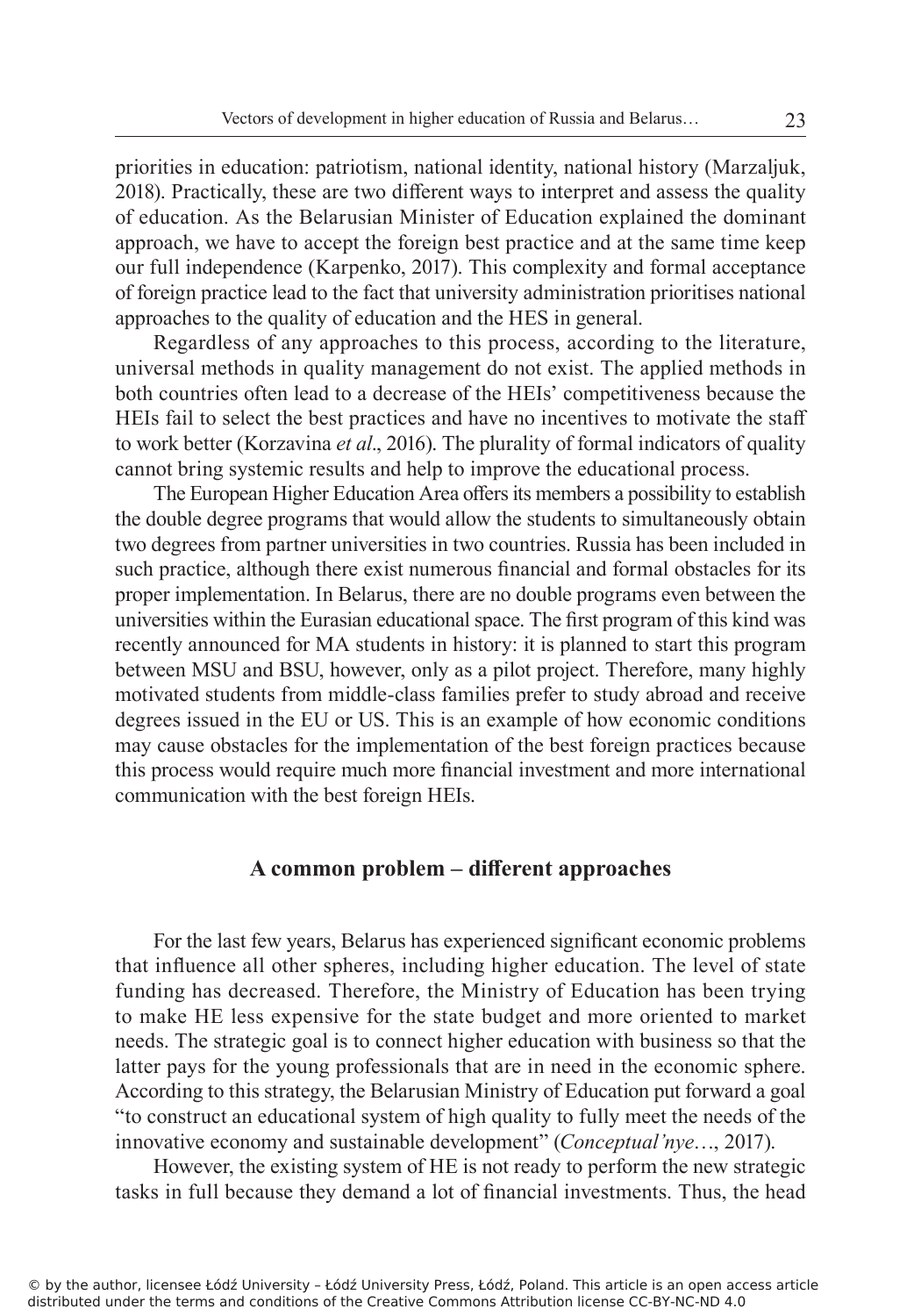of the National Academy of Sciences of Belarus, academician Vladimir Gusakov, mentioned in his interview:

If we want to receive a new quality, it is necessary to invest a lot of quantitative goods: resources, means, intellectual capital, to create the appropriate material basis, train the personnel. This is not a one-stop action (Gusakov, 2014).

Unfortunately, this statement did not become the key to a substantial improvement of the situation in higher education. Currently, this system still badly needs a higher level of state financing for the practical implementation of the above-mentioned strategic goals. In 2018 an expert survey was carried out amongst university personnel and administrators of different levels employed at the HEIs in Minsk, and several regional cities. The survey helped us to demonstrate that the Belarusian HES cannot be quickly modernised to meet the global challenges (Titarenko, Zaslavskaya, 2019). The Belarusian HES itself (as well as the Russian HES) is a part of the institutional system and it is fully subordinated to the state structures. Universities are not able to change their educational programs and introduce new specialities to meet the demands of the innovative businesses, without decisions being made by the Ministry of Education, that also depends on the decisions of the Council of Ministries, etc. Such changes require lots of time and effort. Even private HEIs are dependent on the state with regards to strategical issues. Taking into account the quick changes in the situations in the conditions of global competitiveness, it may happen that educational innovations will be allowed too late and become obsolete.

This situation is typical for most Belarusian HEIs, that practically cannot meet the demands of the market as these demands themselves are quickly changeable, and the HES cannot adapt to them quickly enough. In Russia the corporate business opened some private universities for its own needs, these HEIs are out of the control of the Ministry of Education; whilst the rest of Russian HEIs experience problems similar to Belarusian HEIs.

Under conditions of high uncertainty in the Belarusian economy, it is not possible to predict what will happen next. Currently, the state demands to shift the higher education closer to the practical needs and even cut some theoretical university courses in favour of increasing the practical training programs. A new step in this direction is connected to the model of the entrepreneurial university ("university 3.0") that was introduced in the Belarusian HES a few years ago (ВELTA, 2018a; Pashkevich, 2018). Using this model, we will show the differences in its implementation in Belarus and Russia, where this model became known earlier but still was not officially imposed on the HEIs. The meaning of the model "university 3.0" is to add a third mission to the university – marketable, or entrepreneurial. Universities have to establish close ties with industrial institutions to perform R&D and create marketable products.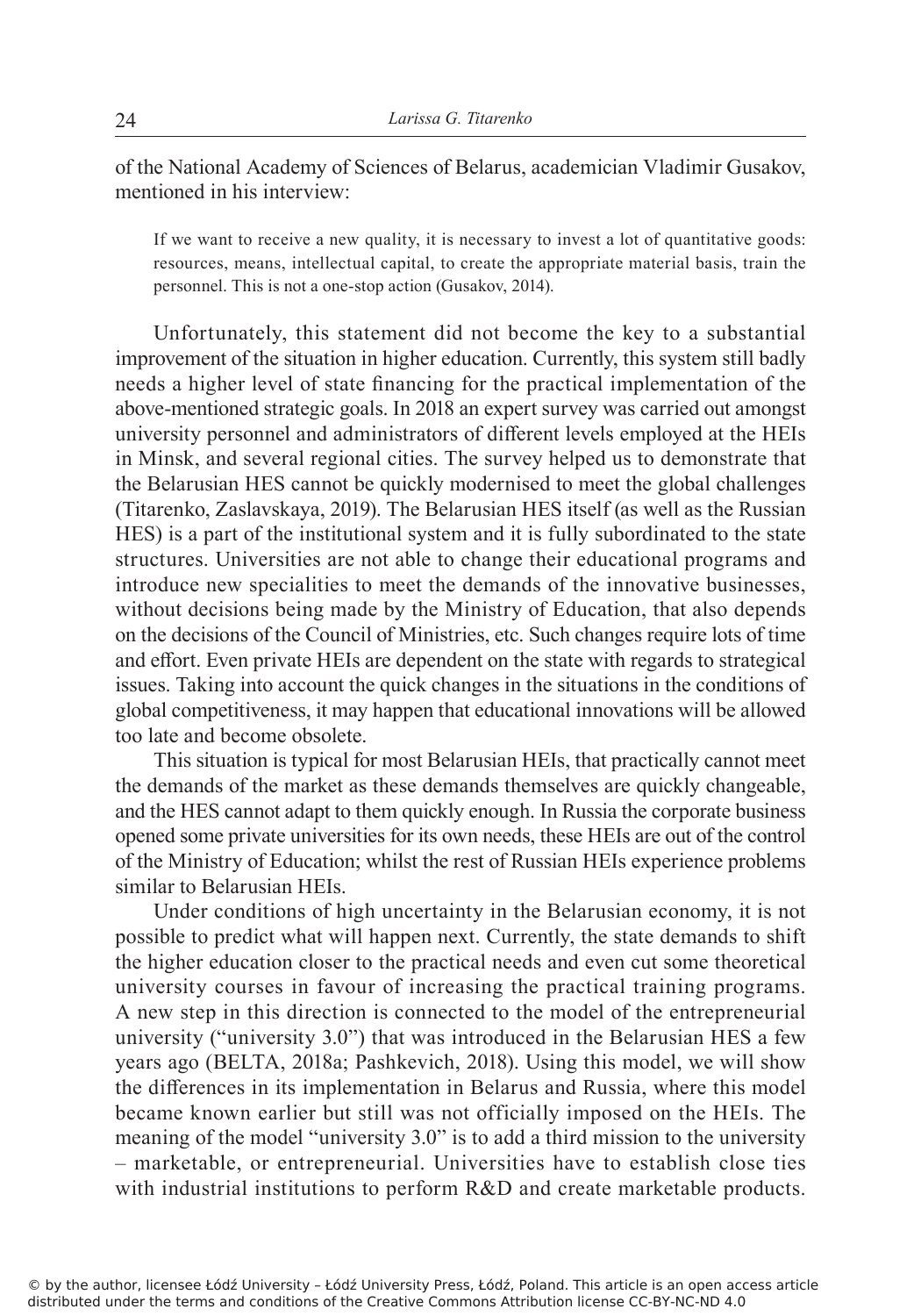It is assumed that universities have to open new laboratories and industrial structures; they have to invite practitioners and students to work together in these laboratories and produce innovative goods and services. Ideally, representatives of Big Business have to be incorporated into the university councils and take part in the educational decisions with regards to the study programs. Becoming a part of the university-industrial complex, businesses will invest their own money into education and later employ the specialists trained according to their needs. Practically, such complexes will not be universities anymore; they will be business corporations. It will mean that universities will gain profits and become fully commercial structures dependent on business and the market.

This model is known from the late XX century when it was researched in detail by B. Clark. This scholar described 5 cases of such universities and concluded that it is acceptable mainly for technical universities with a highly applied orientation to the market. It means that this model is not universal: it is limited by the existing specialisations of study and depends on many conditions (Clark, 2011). Even in the case of the successful implementation of this model, it is not a guarantee of commercial success being replicated by another HEI. Also, it cannot guarantee the international success of the HEI, measured by the global ratings, high quality of education or number of publications in the Scopus journals.

Regardless of the existence of theoretical and practical literature on the limits of "university 3.0", this model is currently imposed in Belarus in 8 universities (among them 2 classical and 2 pedagogical). At the same time, the scholars from the non-state organisations who are well aware of this model warned the government that it was a wrong decision to broadly develop the entrepreneurial vector of development for Belarusian universities due to the low level of innovation in Belarus (Kolesnichenko, 2019). However, their experience and assessments of this model were not counted by the government.

In Russia, this model is supported by technical HEIs. The classical HEIs that train both specialists and young scholars reject this model because the orientation of HEIs to the clients makes it impossible to prepare the new generation of scholars (Popova, Klimova, 2018). Unlike in Belarus, the commercialisation of higher education in Russia is broadly discussed in the journals and in public, and is not considered to be a universal answer (Erovenko, 2019; Andrianova *et al*., 2019). As for Belarus, some critically oriented scholars protest against the transformation of HEIs into commercial organisations that provide diplomas for money, as it contributes to the "transformation of education into a service sector, and the university professors into teaching waiters providing these services" (Kirvel, 2018: 93). To summarise: the practical introduction of a model of an entrepreneurial university can increase inequality between the universities, while it can also contribute to their competitiveness and the diversification of investors in the case of technical universities.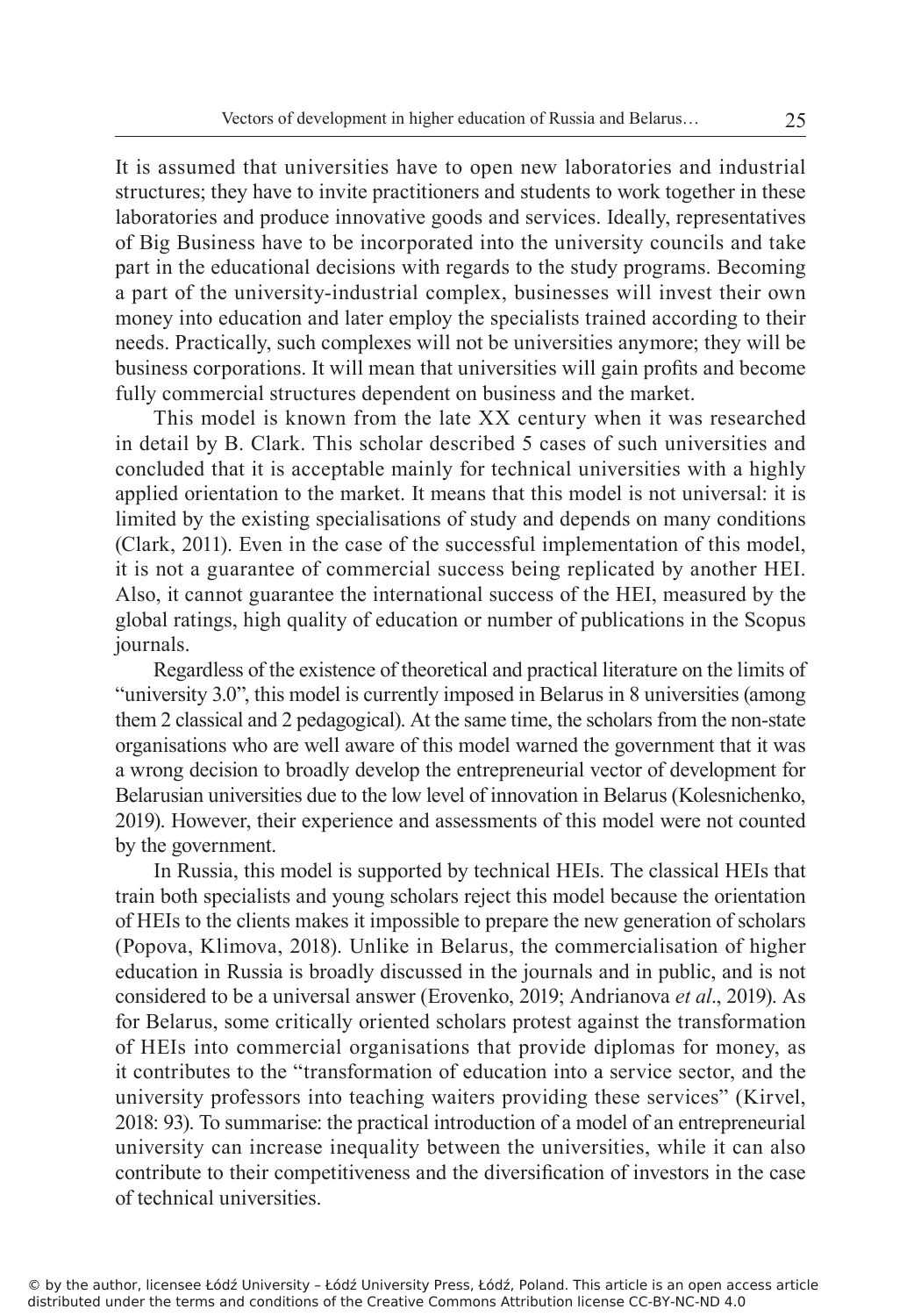The major indicators of the non-universal character of different models of the commercialisation of the HES, and the uncertain results of the market approach to the sphere of higher education, are the low global ratings of HEIs that already used these tools (at least, these universities did not improve their ratings automatically after the implementation of this approach). When the model "university 3.0" was introduced in the best Belarusian HEIs, such as Belarusian state and Belarusian Technical national universities, their ratings fell. In Russia the best HEIs with the highest ranks belong to the classical universities; however, some technical universities also reached a high level; they are better visible within the universities of the Eurasian educational space where all top positions belong to Russian HEIs (Gaisenok *et al*., 2019).

## **Conclusion**

Answering the research question put forward at the beginning of this article, it is possible to conclude that the Belarusian HES is not getting closer either to the Russian or Western HES: it tries to follow its own way. In practice, this way is not more efficient but it reflects the country's current national priorities.

Comparing the development of the HES in Russia and Belarus, one can assume that the Russian HES is more effective in the global, regional and domestic sphere: several Russian research and federal universities reached high world ranks; they attract lots of foreign students to study and invite foreign staff for collaboration. The Belarusian HES cannot attract the best foreign staff and students at the same level as Russia, as it has much less finance from the state – its principal investor. The diversification of its funding base and development of the entrepreneurial culture is on the agenda in Belarus, but far from a reality.

Belarus lags behind Russia in the pace of the transformation of the HES aimed to increase its global competitiveness and adaptation to the digital economy. The high level of the centralised control over the HES in Belarus has slowed down the process of its modernisation. Firstly, such control hinders the practical introduction of the best practices selected by the administration of a particular university. Secondly, the attempts of the Belarusian government to fully control the changes in the HES did not contribute to the improvement of its quality and the motivation of the students. Russia provided more autonomy to its best (federal) HEIs, which made these universities more competitive and effective. The Russian HES more quickly implements the changes associated with the advancement of science, the entrepreneurial university, and the diversification of funds; although only a part of the universities are included in these innovative processes. Russian universities are more active in global international cooperation and use a variety of methods that do not exist in Belarus (double degrees, branch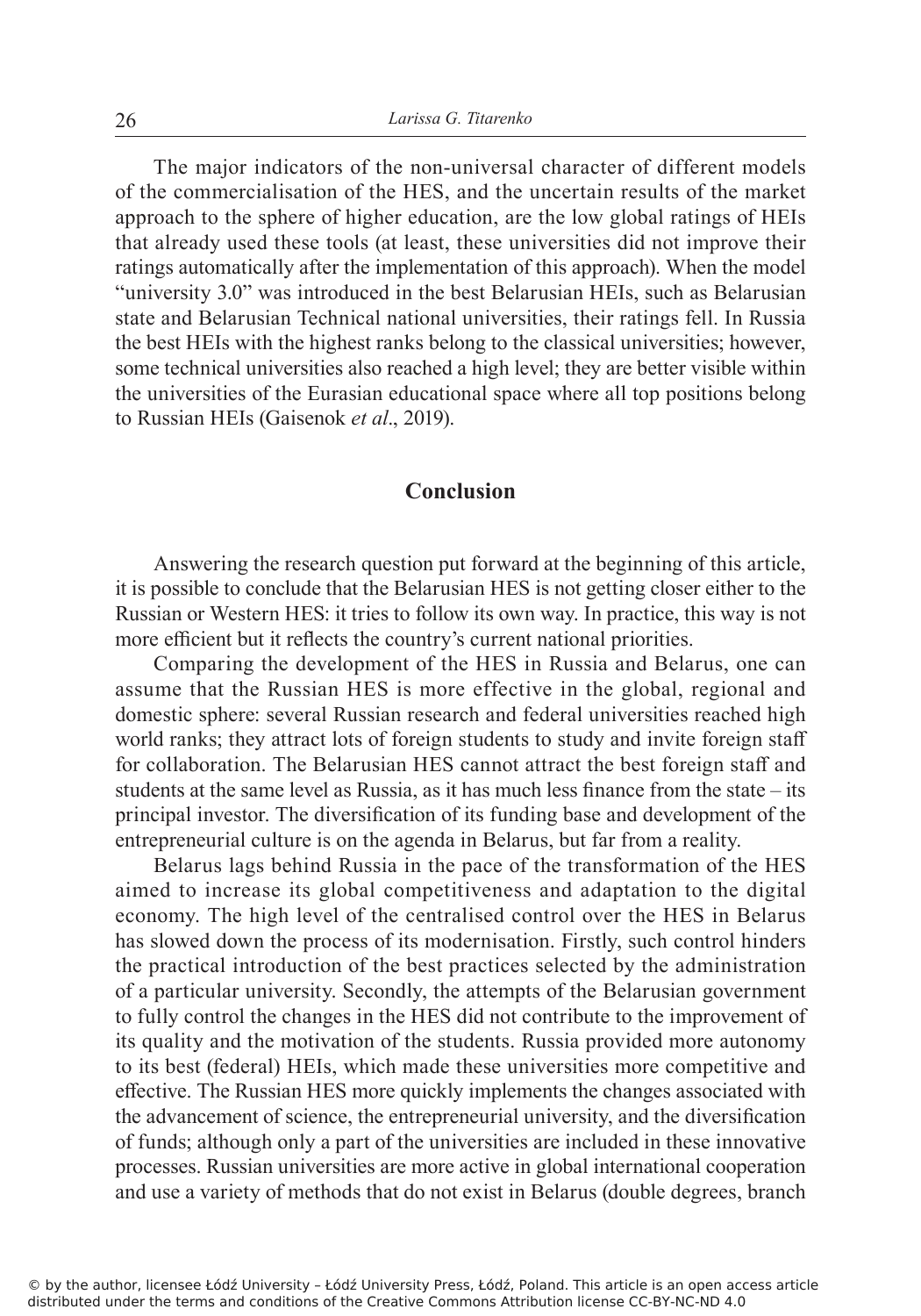campuses, joint universities). However, provincial universities in Russia are also under-financed and losing students.

Still, the two educational systems share similarities that set them apart from other countries. Most importantly, both countries provide unyielding support for their national priorities in higher education, even if it prevents the implementation of Bologna principles or their own declarations about unified approaches to education within the Union of Russia and Belarus. While developing their foreign educational policy, both countries are "moving East" following their own different ways: most foreign students are from the Asian region. European educational integration keeps its importance in the alignment of the HES structure and increasing its competitiveness, but it is not promising for recruiting students from the EU.

# **References**

- Abbasov, A. 2019. The emergence of Russian Branch Campuses in the Post-Soviet Space as Regional Integration Strategy*. Higher Education in Russia and Beyond. Regionalism in Higher Education* 1, pp. 13–14.
- Andrianova, E.B., Davydenko, V.A., Romashkina, G.F. 2019. O posledstvijah reform v obrazovanii (rezultaty konferencii «Obrazovanie, molodezh, konkurentosposobnost»). *Sociological Studies* 1, pp. 150–152.
- Aref'ev, A.L. 2018. Mezdunarodnoe obrazovanie v global'nom i rossiyskom izmerenii. In: *Obrazovanie i nauka v Rossii: sostojanie i potencial razvitija.* Sb.statej, vyp. 3, Moskva, pp. 301–327.
- Batjushko, V.I., Vetokhin, S.S. 2005. Tendencii i pervye resultaty Bolonskogo processa. *Vysheyshaja shkola* 5, pp. 4–12.
- *Belaya kniga.* 2018. *Evropeyskie perspectivy belaruskago vysshego obrazovaniya*,Vilnius: VŠĮ «Socialinės ir politinės ekspertizės agentūra».
- BELTA. 2018a. Belarus has all the conditions for the implementation of the University 3.0 model, http://www.belta.by/society/view/v-belarusi-sozdany-vse-uslovija-dljarealizatsii-modeli-universitet-30-karpenko-286240–2018/ (accessed 20.04.2019).
- BELTA. 2018b. Rezoljucija II S'ezda uchenyh Respubliki Belarus, http://www.belta.by/ printv/society/view/rezoljutsija-iisjezda-uchenyh-respubliki-belarus-284062–2018/ (accessed 11.01.2018).
- BELTA. 2019. BSU voshel v novuju versiju mirovogo reitinga universitetov THE. https://www.belta.by/society/view/bgu-voshel-v-novuju-versiju-mirovogo-rejtingauniversitetov-the-361755–2019/ (accessed 12.09.2019).
- Bogdan, N.I. 2018. Obrazovanie i nauka dlja innovatsionnogo razvitija stran EAES: Sravnitelnaja ocenka. In: *Bolshaja Evrazija: razvitie, bezopasnost'*, *sotrudnichestvo*, Moskva, pp. 582–585.
- Clark, B.R. 2011. *Creating Entrepreneurial Universities: Organizational transformation direction*. Moscow: Higher School of Economics.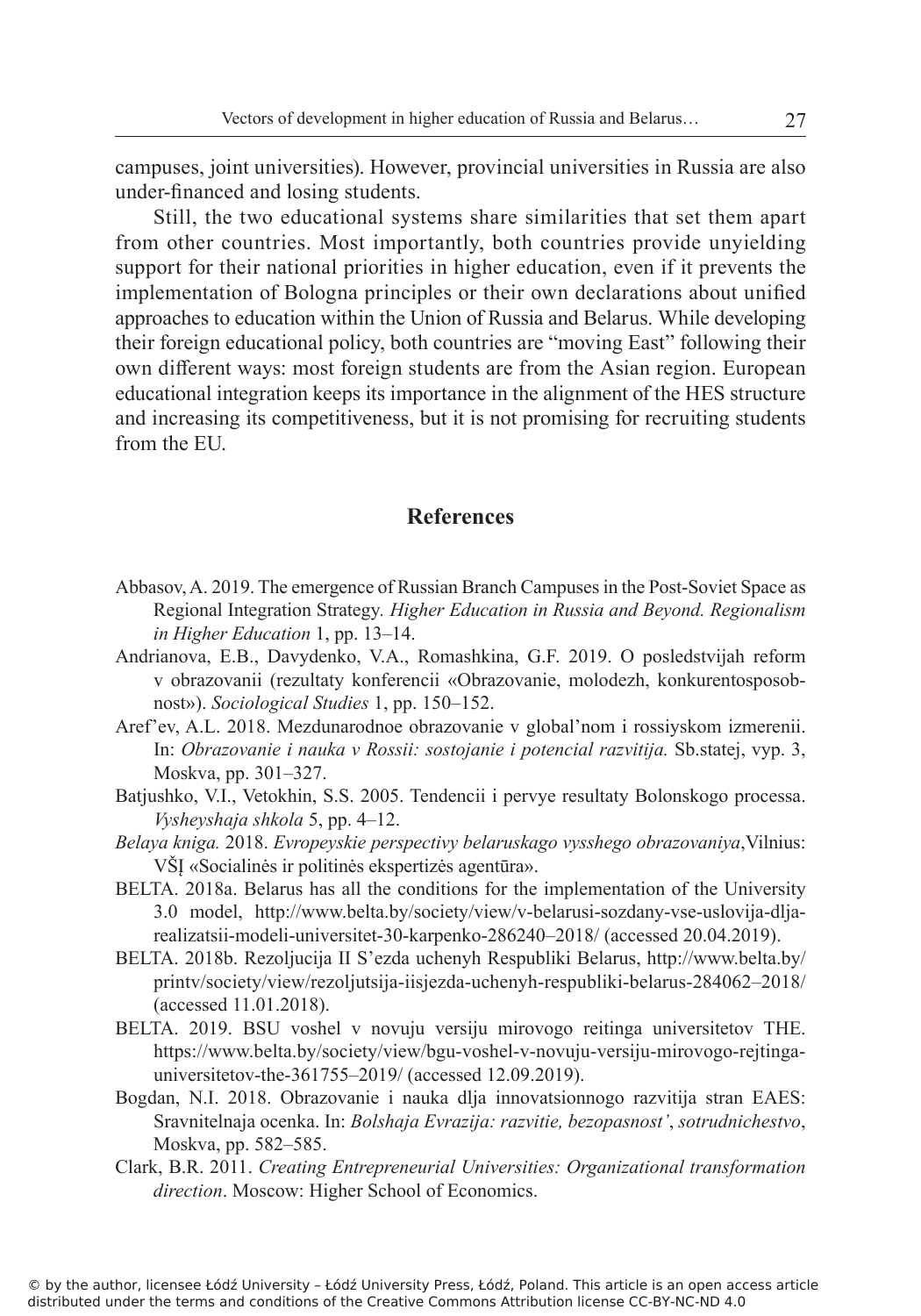- *Conceptual'nye podkhody k razvitiju systemy obrazovaniyaRepubliki Belarus' do 2020 goda I budushee vplot' do 2030 goda. Prikaz Ministra Obrazovaniya Republiki Belarus' ot 11/29/2017*, http://edu.gov.by (accessed 12.02.2018).
- Erovenko, V.A. 2019. Social'ny process McDonaldizatsii: primer transformatisii mathematicheskogo obrazovanija. *Alma Mater* 2, pp. 15–19.
- Gaisenok, V.A., 2018. Systema vyschego obrazovaniya v Respublike Belarus: etapy razvitiya i tekushie zadachi. In: V. Kazarenkov (ed.). *Vysshaya Schola: opyt, problem, Perspectivy*: materialy XI Mezdunarodnoy nauchno-practicheskoy conferencii, Moskva, 1, pp. 23–26.
- Gaisenok, V.A., Naumovich, O.A., Samohval, V.V., Galynskiy, V.M., 2019. Mirovye reitingi vuzov: analyz rezultatov s uchetom profilja ih obrazovatelnoy i nauchnoy dejatelnosti. *Higher Education in Russia* 28(8–9), pp. 36–43.
- Gille-Belova, O. 2015. Beyond the Limits of the European Higher Education Area: The Case of Belarus. *European Journal of Higher Education* 5(1), pp. 83–95.
- Glebova, L.N., Gus'kova, M.V. 2012. Podhody k formirovaniju nezavisimoy ocenki kachestva professional'nogo obrazovania, *Vyschee obrazovanie segodnja* 4, pp. 2–5.
- Gusakov V. 2014. By 2030, Belarus will move to the sixth, highest technological order. Interview with Chairman of the Presidium of the National Academy of Sciences of Belarus V. Gusakov from 09/30/2014, https://www.sb.by/articles/v-xxi-veke-vekebiotekhnologii-vazhno-ne-otstat-ot-liderov.html (accessed 25.06.2019).
- Huisman, J., Smolentseva, A., Froumin, I. eds. 2017. *Twenty five years of transformations of higher education systems in post-soviet countries: reforms and continuity.* London: Palgrave Macmillan.
- *Human Development Reports.* 2019. UNDP, http://hdr.undp.org/en/2018-update (accessed 15.03.2019).
- Independent Bologna Committee. 2014. *Alternativniy doklad. Gotovnost belaruskogo vysshego obrazovaniya k vstupleniju v Evropeyskoe prostranstvo vysshego obrazovaniya*, Minsk. http://bolognaby.org/images/uploads/2014/12/альтернативдоклад-2.doc (accessed 10.10.2016).
- Karpenko, I.V. 2017. Konceptual'nie podhody k razvitiju systemy obrazovanija Respubliki Belarus. *Zurnal Belorusskogo gosudarstvennogo universiteta. Sociologija* 3, pp. 44–47.
- Kirvel, Ch. 2018. Sovremennoe obrazovanie "v tiskah" liveral'no-rynochnogo extremizma*. Zurnal Belorusskogo gosudarstvennogo universiteta. Sociologiya* 4, pp. 88–96.
- *Kodeks Respubliki Belarus ob obrazovanii*. 2011. Approved 13.01.2011 № 243–З, http:// www.pravo.by/document/?guid=3871&p0=hk1100243 (accessed 20.03.2018).
- Kolesnichenko, N. 2019. Zachem Belarusi Universitet 3.0?, https://zautra.by/news/news-29965 (accessed 15.03.2019).
- Korzavina, N.P., Leongardt, V.A., Chikova, O.A. 2016. Konkurentosposobnost' vuzov na rynke obrazovatel'nyh uslug i rynke truda: vzaimosvjaz' komponentov i pokazateley*. Pedagogicheskoe obrazovanie v Rossii* 8, pp. 144–147.
- Marzaljuk, I. 2018. *Kak postroit' tsitadel' pravdy*, https://www.sb.by/articles/kak-postroittsitadel-pravdy.html (accessed 19.11.2018).
- Motova, G.N. 2018. Dvoynie standarty garantii kachestva obrazovanija: Rossia v Bolonskom process. *Vyschee obrazovanie v Rossii* 27(11), pp. 9–21.